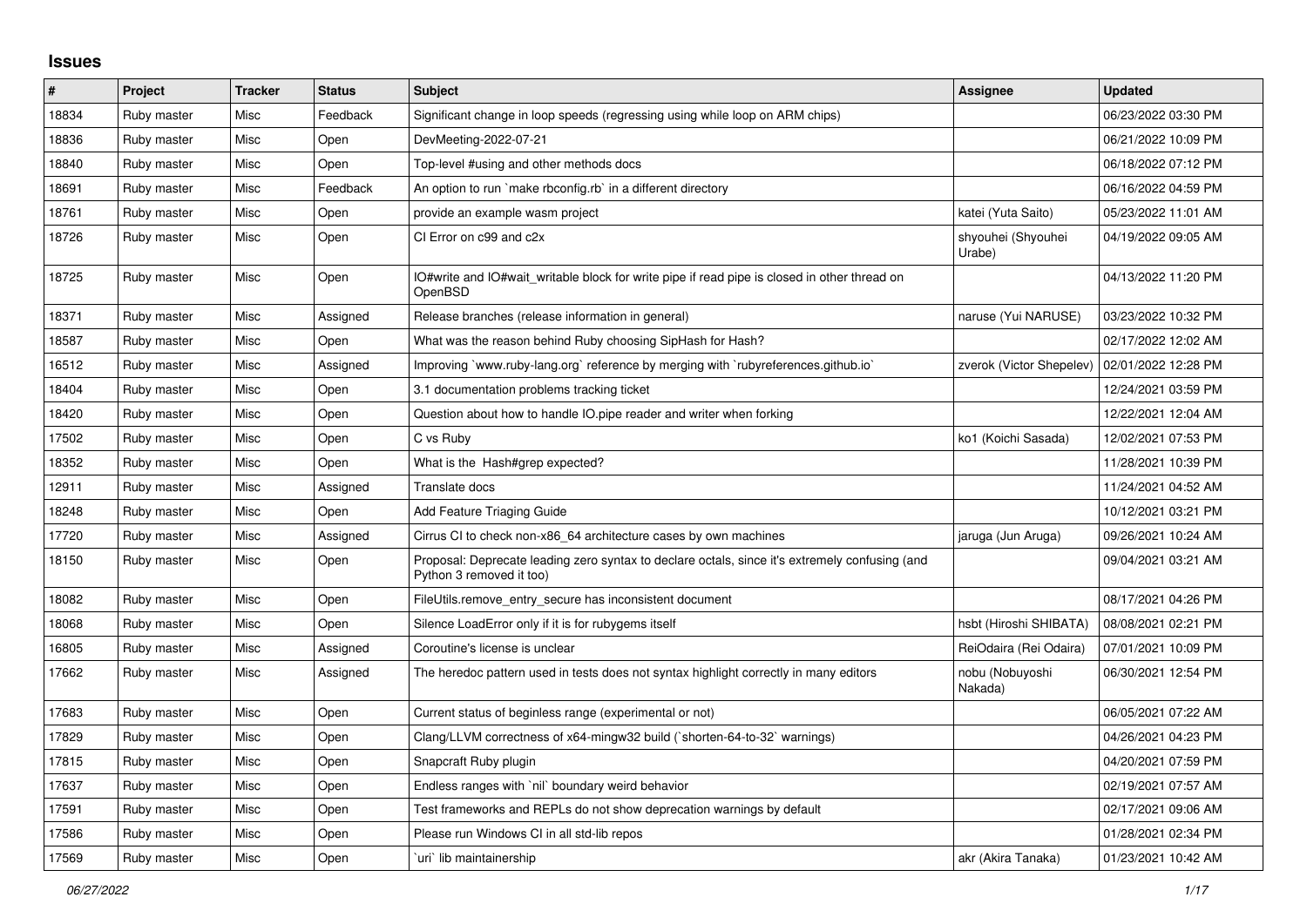| #     | Project     | <b>Tracker</b> | <b>Status</b> | <b>Subject</b>                                                                                              | Assignee                       | <b>Updated</b>      |
|-------|-------------|----------------|---------------|-------------------------------------------------------------------------------------------------------------|--------------------------------|---------------------|
| 17565 | Ruby master | Misc           | Open          | Prefer use of access(2) in rb_file_load_ok() to check for existence of require'd files                      |                                | 01/21/2021 08:52 PM |
| 16436 | Ruby master | Misc           | Open          | hash missing #last method, make it not so consistent (it has #first)                                        |                                | 01/06/2021 09:47 AM |
| 17422 | Ruby master | Misc           | Open          | 3.0 documentation problems tracking ticket                                                                  |                                | 12/24/2020 12:51 PM |
| 17399 | Ruby master | Misc           | Open          | Are endless methods experimental?                                                                           |                                | 12/22/2020 07:05 PM |
| 17390 | Ruby master | Misc           | Open          | Class and method-level docs for Ractor                                                                      |                                | 12/13/2020 06:33 PM |
| 17376 | Ruby master | Misc           | Assigned      | Reduce number of GitHub Actions                                                                             | shyouhei (Shyouhei<br>Urabe)   | 12/10/2020 11:50 AM |
| 17309 | Ruby master | Misc           | Open          | URI.escape being deprecated, yet there is no replacement                                                    |                                | 11/11/2020 12:52 AM |
| 17199 | Ruby master | Misc           | Open          | id outputed by inspect and to_s output does not allow to find actual object_id and vice-versa               |                                | 10/20/2020 09:35 PM |
| 17174 | Ruby master | Misc           | Open          | "Error relocating, symbol not found" error when compiling a native extension on Alpine with Ruby<br>$>=2.4$ |                                | 10/06/2020 11:19 AM |
| 17154 | Ruby master | Misc           | Open          | Update Pathname Documentation to Clarify Expected Behavior                                                  | akr (Akira Tanaka)             | 09/05/2020 01:18 PM |
| 17137 | Ruby master | Misc           | Open          | Cooperation on maintaining official docker ruby images                                                      |                                | 09/02/2020 05:03 PM |
| 17053 | Ruby master | Misc           | Open          | RDoc for Hash Keys                                                                                          |                                | 07/28/2020 01:21 AM |
| 16747 | Ruby master | Misc           | Assigned      | Repository reorganization request                                                                           | nobu (Nobuyoshi<br>Nakada)     | 05/22/2020 01:30 PM |
| 16895 | Ruby master | Misc           | Open          | Request for cooperation: Try your applications/libraries with master branch and debug options               |                                | 05/15/2020 11:51 PM |
| 16803 | Ruby master | Misc           | Open          | Discussion: those internal macros reside in public API headers                                              |                                | 05/14/2020 12:27 PM |
| 16750 | Ruby master | Misc           | Open          | Change typedef of VALUE for better type checking                                                            |                                | 04/03/2020 02:34 AM |
| 16678 | Ruby master | Misc           | Open          | Array#values_at has unintuitive behavior when supplied a range starting with negative index                 |                                | 03/09/2020 02:06 PM |
| 16671 | Ruby master | Misc           | Open          | <b>BASERUBY</b> version policy                                                                              |                                | 03/05/2020 01:11 AM |
| 16659 | Ruby master | Misc           | Open          | Documentation on Regexp missing for absence pattern (?~pat)                                                 |                                | 02/27/2020 04:16 PM |
| 16630 | Ruby master | Misc           | Assigned      | Deprecate pub/ruby/*snapshot* and use pub/ruby/snapshot/* instead                                           | matz (Yukihiro<br>Matsumoto)   | 02/27/2020 09:52 AM |
| 16629 | Ruby master | Misc           | Open          | ruby-loco now built & saved on GitHub, both mingw & mswin builds                                            |                                | 02/12/2020 01:53 PM |
| 16487 | Ruby master | Misc           | Open          | Potential for SIMD usage in ruby-core                                                                       |                                | 01/16/2020 05:25 AM |
| 16507 | Ruby master | Misc           | Open          | $=$ vs include? or match?                                                                                   |                                | 01/12/2020 11:27 PM |
| 16464 | Ruby master | Misc           | Open          | Which core objects should support deconstruct/deconstruct_keys?                                             |                                | 12/30/2019 07:54 AM |
| 16408 | Ruby master | Misc           | Open          | Ruby docs list incorrect method signatures for PTY::getpty/PTY::spawn                                       |                                | 12/12/2019 05:12 PM |
| 16396 | Ruby master | Misc           | Open          | What is the reason for this behaviour of Find.find?                                                         |                                | 12/09/2019 02:51 PM |
| 16188 | Ruby master | Misc           | Open          | What are the performance implications of the new keyword arguments in 2.7 and 3.0?                          | jeremyevans0 (Jeremy<br>Evans) | 11/27/2019 04:45 PM |
| 16124 | Ruby master | Misc           | Assigned      | Let the transient heap belong to objspace                                                                   | ko1 (Koichi Sasada)            | 11/18/2019 08:48 AM |
| 16346 | Ruby master | Misc           | Open          | Confusing macro name: RUBY MARK NO PIN UNLESS NULL                                                          |                                | 11/13/2019 07:39 AM |
| 16267 | Ruby master | Misc           | Open          | MinGW CI - add to Actions?                                                                                  |                                | 10/21/2019 01:10 AM |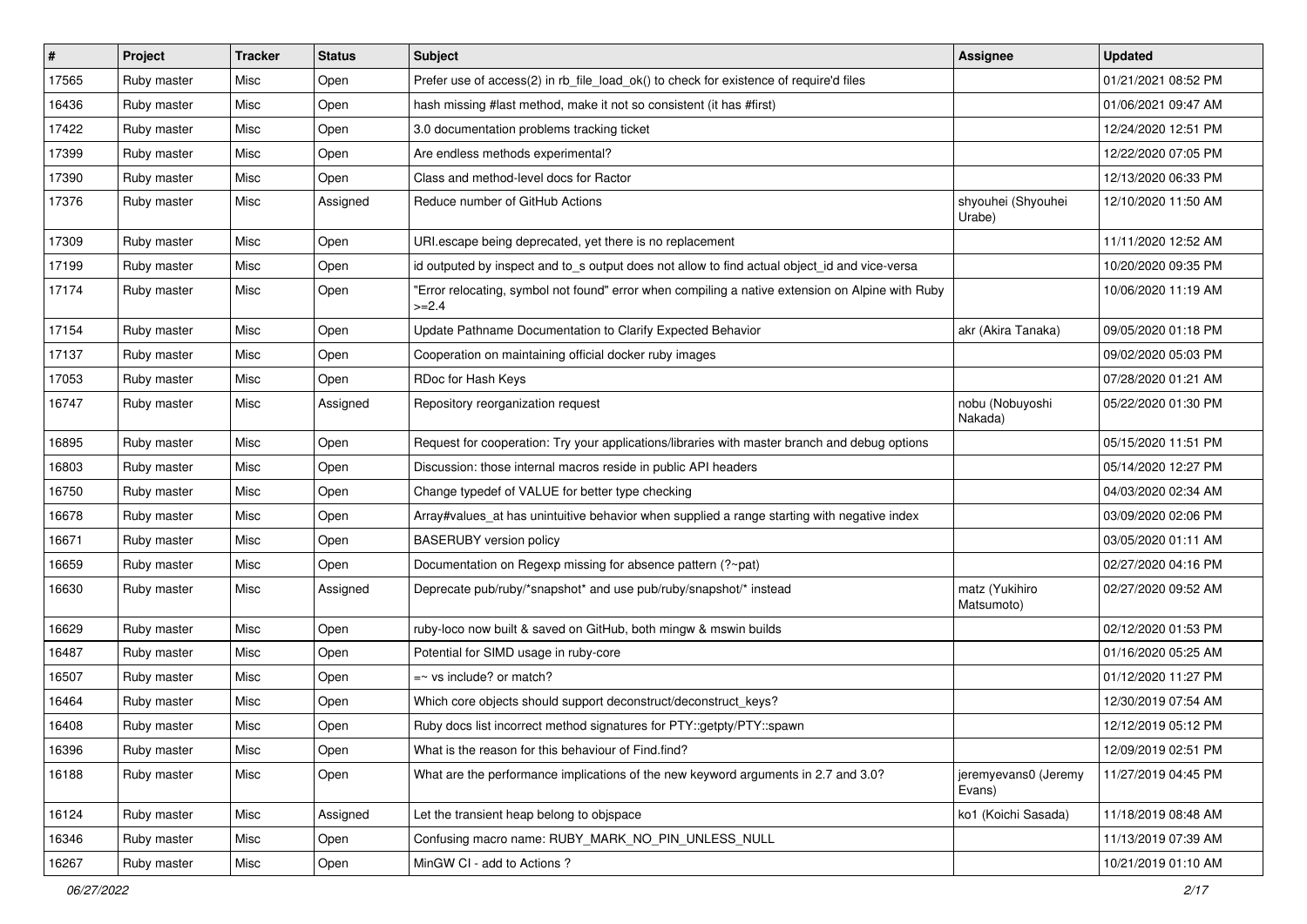| $\vert$ # | Project     | <b>Tracker</b> | <b>Status</b> | <b>Subject</b>                                                                                                                                                           | <b>Assignee</b>              | <b>Updated</b>      |
|-----------|-------------|----------------|---------------|--------------------------------------------------------------------------------------------------------------------------------------------------------------------------|------------------------------|---------------------|
| 16013     | Ruby master | Misc           | Feedback      | Bundler                                                                                                                                                                  | hsbt (Hiroshi SHIBATA)       | 10/17/2019 05:20 PM |
| 16157     | Ruby master | Misc           | Open          | What is the correct and *portable* way to do generic delegation?                                                                                                         |                              | 10/15/2019 04:28 PM |
| 16114     | Ruby master | Misc           | Open          | Naming of "beginless range"                                                                                                                                              |                              | 10/08/2019 03:06 PM |
| 16235     | Ruby master | Misc           | Open          | ENV assoc spec test does not test invalid name                                                                                                                           |                              | 10/05/2019 10:53 PM |
| 15723     | Ruby master | Misc           | Feedback      | Reconsider numbered parameters                                                                                                                                           | matz (Yukihiro<br>Matsumoto) | 10/03/2019 07:16 PM |
| 16160     | Ruby master | Misc           | Open          | Lazy init thread local storage                                                                                                                                           |                              | 09/22/2019 01:55 AM |
| 15806     | Ruby master | Misc           | Assigned      | Explicitly initialise encodings on init to remove branches on encoding lookup                                                                                            | nobu (Nobuyoshi<br>Nakada)   | 08/29/2019 04:29 AM |
| 16130     | Ruby master | Misc           | Open          | [Discussion / Ideas] Finding a good name for the concept of/behind guilds - primarily the NAME                                                                           |                              | 08/27/2019 04:00 PM |
| 16025     | Ruby master | Misc           | Assigned      | 'st check for sizeof st index t' declared as array with a negative size (emscripten)                                                                                     | nobu (Nobuyoshi<br>Nakada)   | 07/30/2019 11:20 AM |
| 15802     | Ruby master | Misc           | Open          | Reduce the minimum string buffer size from 127 to 63 bytes                                                                                                               | ko1 (Koichi Sasada)          | 07/30/2019 04:04 AM |
| 15744     | Ruby master | Misc           | Open          | Improvement needed to documentation of 'Literals'                                                                                                                        |                              | 06/24/2019 02:27 AM |
| 15905     | Ruby master | Misc           | Feedback      | [Documentation] [Request for the wiki at https://bugs.ruby-lang.org/projects/ruby-trunk/wiki] -<br>Consider adding more information to statically compiled ruby variants |                              | 06/06/2019 03:07 PM |
| 11783     | Ruby master | Misc           | Open          | Do you have any idea if you have a budgets?                                                                                                                              |                              | 05/16/2019 09:06 PM |
| 15486     | Ruby master | Misc           | Feedback      | Default gems README.md                                                                                                                                                   | hsbt (Hiroshi SHIBATA)       | 03/11/2019 12:19 PM |
| 15654     | Ruby master | Misc           | Open          | Documentation for Complex is wrong or misleading                                                                                                                         |                              | 03/11/2019 11:55 AM |
| 15568     | Ruby master | Misc           | Open          | TracePoint(:raise)#parameters raises RuntimeError                                                                                                                        |                              | 01/27/2019 12:02 AM |
| 15514     | Ruby master | Misc           | Open          | Add documentation for implicit array decomposition                                                                                                                       |                              | 01/10/2019 04:43 PM |
| 15510     | Ruby master | Misc           | Open          | Easter egg in Thread.handle_interrupt                                                                                                                                    |                              | 01/05/2019 11:53 PM |
| 15487     | Ruby master | Misc           | Assigned      | Clarify default gems maintanance policy                                                                                                                                  | hsbt (Hiroshi SHIBATA)       | 12/30/2018 08:42 PM |
| 15431     | Ruby master | Misc           | Open          | Hashes and arrays should not require commas to seperate values when using new lines                                                                                      |                              | 12/18/2018 11:05 AM |
| 15418     | Ruby master | Misc           | Open          | Date.parse('2018')                                                                                                                                                       |                              | 12/15/2018 09:17 PM |
| 15402     | Ruby master | Misc           | Open          | Shrinking excess retained memory of container types on promotion to uncollectible                                                                                        |                              | 12/11/2018 08:43 PM |
| 15007     | Ruby master | Misc           | Open          | Let all Init xxx and extension APIs frequently called from init code paths be considered cold                                                                            | naruse (Yui NARUSE)          | 12/06/2018 11:05 AM |
| 15202     | Ruby master | Misc           | Open          | Adding Coverity Scan to CI to see the result casually                                                                                                                    |                              | 10/25/2018 10:50 AM |
| 15249     | Ruby master | Misc           | Open          | Documentation for attr accessor and attr reader should be corrected                                                                                                      |                              | 10/23/2018 08:09 PM |
| 15224     | Ruby master | Misc           | Open          | [DOCs] Minor inconsistency in class Array #initialize_copy -<br>https://ruby-doc.org/core-2.5.1/Array.html#method-i-initialize_copy                                      |                              | 10/13/2018 02:26 PM |
| 15136     | Ruby master | Misc           | Open          | Fix - Wparentheses warnings                                                                                                                                              |                              | 09/20/2018 09:41 AM |
| 10791     | Ruby master | Misc           | Assigned      | [PATCH 1/1] Remove unnecessary passing value from doc for Observable                                                                                                     |                              | 08/10/2018 10:51 AM |
| 10783     | Ruby master | Misc           | Open          | String#concat has an "appending" behavior                                                                                                                                |                              | 08/08/2018 03:08 AM |
| 14917     | Ruby master | Misc           | Assigned      | Add RDoc documents to tar ball                                                                                                                                           | aycabta (aycabta.)           | 07/21/2018 09:29 AM |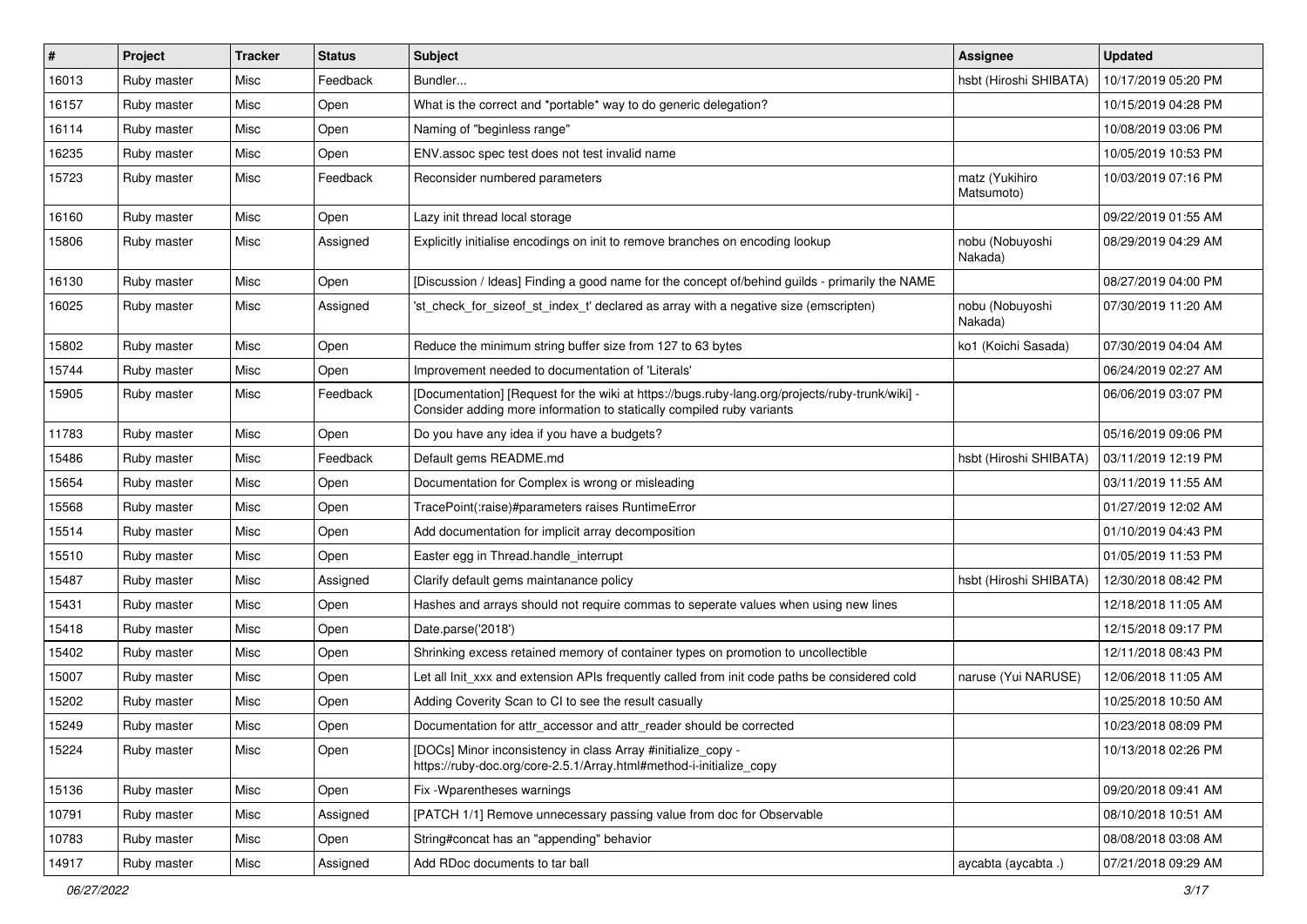| #     | Project     | <b>Tracker</b> | <b>Status</b> | <b>Subject</b>                                                                                                                                        | <b>Assignee</b>                 | <b>Updated</b>      |
|-------|-------------|----------------|---------------|-------------------------------------------------------------------------------------------------------------------------------------------------------|---------------------------------|---------------------|
| 14825 | Ruby master | Misc           | Open          | When redefining `attr_xx` methods the visibility becomes `public`                                                                                     |                                 | 06/05/2018 05:57 AM |
| 14770 | Ruby master | Misc           | Open          | [META] DevelopersMeeting                                                                                                                              |                                 | 05/17/2018 12:28 PM |
| 14768 | Ruby master | Misc           | Open          | Add documentation for    and &&                                                                                                                       |                                 | 05/17/2018 09:45 AM |
| 14760 | Ruby master | Misc           | Open          | cross-thread IO#close semantics                                                                                                                       | matz (Yukihiro<br>Matsumoto)    | 05/17/2018 08:21 AM |
| 14735 | Ruby master | Misc           | Open          | thread-safe operations in a hash could be documented                                                                                                  |                                 | 05/04/2018 01:09 PM |
| 14692 | Ruby master | Misc           | Open          | Question: Ruby stdlib's Option Parser                                                                                                                 | nobu (Nobuyoshi<br>Nakada)      | 04/22/2018 05:53 AM |
| 14673 | Ruby master | Misc           | Open          | Documentation for `Array#drop` / `drop_while` unclear in regard to modification                                                                       |                                 | 04/10/2018 09:51 AM |
| 13968 | Ruby master | Misc           | Open          | [Ruby 3.x perhaps] - A (minimal?) static variant of ruby                                                                                              |                                 | 01/14/2018 03:24 PM |
| 10560 | Ruby master | Misc           | Assigned      | confusion between x=x+y, x+=y, x.concat(y) and y.each{ z  x< <z}< td=""><td>zzak (Zachary Scott)</td><td>01/05/2018 09:02 PM</td></z}<>               | zzak (Zachary Scott)            | 01/05/2018 09:02 PM |
| 14190 | Ruby master | Misc           | Open          | What are the semantics of \$SAFE?                                                                                                                     |                                 | 12/15/2017 10:28 PM |
| 14149 | Ruby master | Misc           | Open          | Ruby Birthday Thread - 25th years anniversary                                                                                                         |                                 | 12/02/2017 01:40 AM |
| 14037 | Ruby master | Misc           | Open          | Writing doxygen document comments to static functions                                                                                                 |                                 | 10/21/2017 07:48 AM |
| 13072 | Ruby master | Misc           | Open          | Current state of date standard library                                                                                                                |                                 | 09/02/2017 05:38 PM |
| 13804 | Ruby master | Misc           | Open          | Protected methods cannot be overridden                                                                                                                |                                 | 08/10/2017 09:41 PM |
| 13787 | Ruby master | Misc           | Open          | The path to Ruby 3.x - would it be useful to have a separate thread here at the tracker, for<br>discussions and issues and ideas related to ruby 3.x? |                                 | 08/08/2017 08:29 AM |
| 13634 | Ruby master | Misc           | Open          | NilClass is lying about respond_to?(:clone)                                                                                                           |                                 | 06/06/2017 08:27 AM |
| 13622 | Ruby master | Misc           | Assigned      | Documentation missing                                                                                                                                 | stomar (Marcus<br>Stollsteimer) | 06/03/2017 07:27 AM |
| 13497 | Ruby master | Misc           | Open          | Docs, code samples, Ripper example                                                                                                                    |                                 | 04/23/2017 04:27 AM |
| 13209 | Ruby master | Misc           | Open          | fact.rb in ruby/sample variations                                                                                                                     |                                 | 02/14/2017 12:10 AM |
| 13057 | Ruby master | Misc           | Feedback      | BasicObject#_send_ documentation contains references to #send                                                                                         |                                 | 12/26/2016 09:49 PM |
| 12751 | Ruby master | Misc           | Open          | Incompatibility of Ruby 3                                                                                                                             |                                 | 09/14/2016 12:48 PM |
| 12595 | Ruby master | Misc           | Open          | Documentation                                                                                                                                         |                                 | 07/18/2016 04:39 PM |
| 10766 | Ruby master | Misc           | Feedback      | Build failed generating RDoc documentation                                                                                                            |                                 | 05/17/2016 06:37 AM |
| 12277 | Ruby master | Misc           | Open          | Coding rule: colum number                                                                                                                             |                                 | 04/13/2016 06:32 PM |
| 10312 | Ruby master | Misc           | Open          | Give people more control over how the ruby parser sees code and lexical code elements<br>(valid/invalid - toggle options) + macros                    |                                 | 01/20/2016 05:14 PM |
| 10983 | Ruby master | Misc           | Open          | Why blocks make Ruby methods 439% slower?                                                                                                             |                                 | 11/10/2015 06:21 AM |
| 11295 | Ruby master | Misc           | Open          | Request for comments about error messages                                                                                                             |                                 | 10/22/2015 09:12 AM |
| 10541 | Ruby master | Misc           | Open          | Remove shorthand string interpolation syntax                                                                                                          | matz (Yukihiro<br>Matsumoto)    | 10/08/2015 05:44 PM |
| 11570 | Ruby master | Misc           | Open          | Clarify autoload chaining behavior                                                                                                                    |                                 | 10/06/2015 04:52 PM |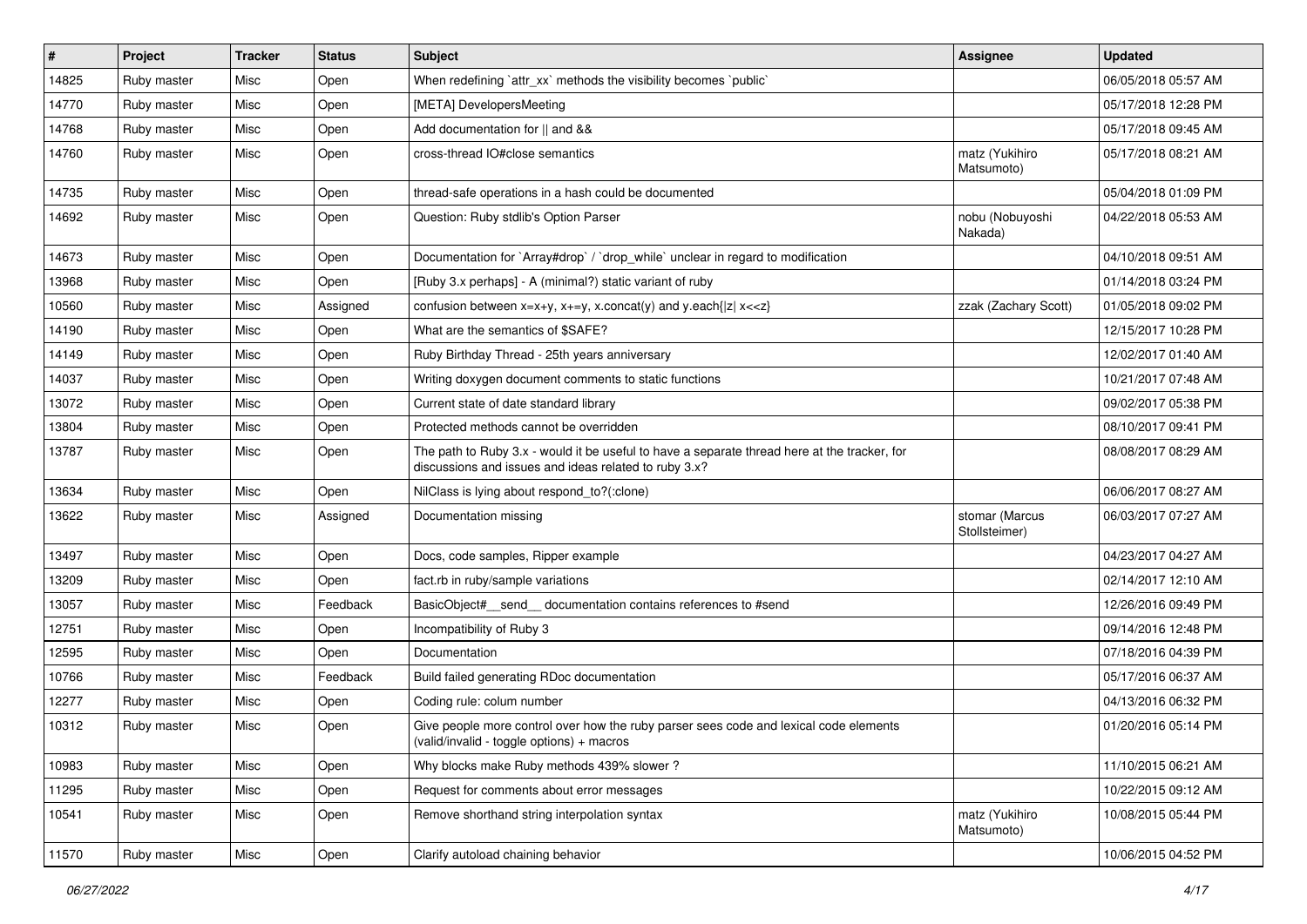| $\vert$ # | Project     | <b>Tracker</b> | <b>Status</b> | Subject                                                                    | <b>Assignee</b>                   | <b>Updated</b>      |
|-----------|-------------|----------------|---------------|----------------------------------------------------------------------------|-----------------------------------|---------------------|
| 11355     | Ruby master | Misc           | Open          | Exceptions inheriting from Timeout:: Error should behave the same way      |                                   | 07/15/2015 04:59 PM |
| 10628     | Ruby master | Misc           | Open          | Peformance of URI module                                                   | naruse (Yui NARUSE)               | 12/26/2014 04:08 PM |
| 10513     | Ruby master | Misc           | Open          | instance_eval yields the receiver, but is documented to yield no arguments | zzak (Zachary Scott)              | 11/14/2014 10:29 PM |
| 10424     | Ruby master | Misc           | Open          | Error message when sorting NaN                                             |                                   | 10/25/2014 02:13 PM |
| 9832      | Ruby master | Misc           | Open          | better concurrency in threads                                              |                                   | 05/12/2014 12:33 PM |
| 9724      | Ruby master | Misc           | Open          | Warnings in Ruby: allow per-file directives to i.e. suppress warnings      |                                   | 04/10/2014 06:21 PM |
| 9516      | Ruby master | Misc           | Open          | Consolidate all deprecation messages to one or more helper methods         |                                   | 02/13/2014 05:11 PM |
| 9136      | Ruby master | Misc           | Assigned      | Deprecated Enumerator.new(object, method) bad for BasicObject              | zzak (Zachary Scott)              | 11/23/2013 03:58 AM |
| 18773     | Ruby master | Feature        | Assigned      | deconstruct to receive a range                                             | ktsj (Kazuki Tsujimoto)           | 06/24/2022 07:21 AM |
| 17326     | Ruby master | Feature        | Open          | Add Kernel#must! to the standard library                                   |                                   | 06/22/2022 04:10 PM |
| 18809     | Ruby master | Feature        | Open          | Add Numeric#ceildiv                                                        |                                   | 06/21/2022 06:21 PM |
| 18832     | Ruby master | Feature        | Open          | Do not have class/module keywords consider ancestors of Object             |                                   | 06/21/2022 05:50 AM |
| 15330     | Ruby master | Feature        | Open          | autoload_relative                                                          | matz (Yukihiro<br>Matsumoto)      | 06/19/2022 11:25 PM |
| 18841     | Ruby master | Feature        | Open          | Proposal: autoload relative                                                |                                   | 06/19/2022 11:22 PM |
| 18644     | Ruby master | Feature        | Open          | Coerce anything callable to a Proc                                         |                                   | 06/18/2022 05:28 PM |
| 18831     | Ruby master | Feature        | Open          | Block argument to `yield`                                                  |                                   | 06/18/2022 03:12 AM |
| 18159     | Ruby master | Feature        | Open          | Integrate functionality of dead_end gem into Ruby                          | matz (Yukihiro<br>Matsumoto)      | 06/17/2022 02:06 PM |
| 18835     | Ruby master | Feature        | Open          | Add InstructionSequence#type method                                        |                                   | 06/16/2022 10:30 PM |
| 17525     | Ruby master | Feature        | Open          | Implement Happy Eyeballs Version 2 (RFC8305) in Socket.tcp                 | Glass_saga (Masaki<br>Matsushita) | 06/16/2022 01:08 AM |
| 17472     | Ruby master | Feature        | Open          | HashWithIndifferentAccess like Hash extension                              |                                   | 06/16/2022 01:08 AM |
| 17468     | Ruby master | Feature        | Open          | Deprecate RUBY_DEVEL                                                       |                                   | 06/16/2022 01:08 AM |
| 16476     | Ruby master | Feature        | Open          | Socket.getaddrinfo cannot be interrupted by Timeout.timeout                | Glass_saga (Masaki<br>Matsushita) | 06/16/2022 01:08 AM |
| 16005     | Ruby master | Feature        | Open          | A variation of Time.iso8601 that can parse yyyy-MM-dd HH:mm:ss             |                                   | 06/16/2022 01:08 AM |
| 16495     | Ruby master | Feature        | Open          | Inconsistent quotes in error messages                                      | matz (Yukihiro<br>Matsumoto)      | 06/15/2022 04:21 PM |
| 18825     | Ruby master | Feature        | Open          | Specialized instruction for "array literal + `.hash`"                      |                                   | 06/14/2022 05:24 PM |
| 18822     | Ruby master | Feature        | Open          | Ruby lack a proper method to percent-encode strings for URIs (RFC 3986)    |                                   | 06/09/2022 02:42 PM |
| 16597     | Ruby master | Feature        | Open          | missing poll()                                                             |                                   | 06/09/2022 09:14 AM |
| 18821     | Ruby master | Feature        | Open          | Expose Pattern Matching interfaces in core classes                         |                                   | 06/09/2022 07:24 AM |
| 16150     | Ruby master | Feature        | Open          | Add a way to request a frozen string from to s                             |                                   | 06/03/2022 04:42 PM |
| 18815     | Ruby master | Feature        | Open          | instance_{eval,exec} vs Proc#>>                                            |                                   | 06/02/2022 05:17 PM |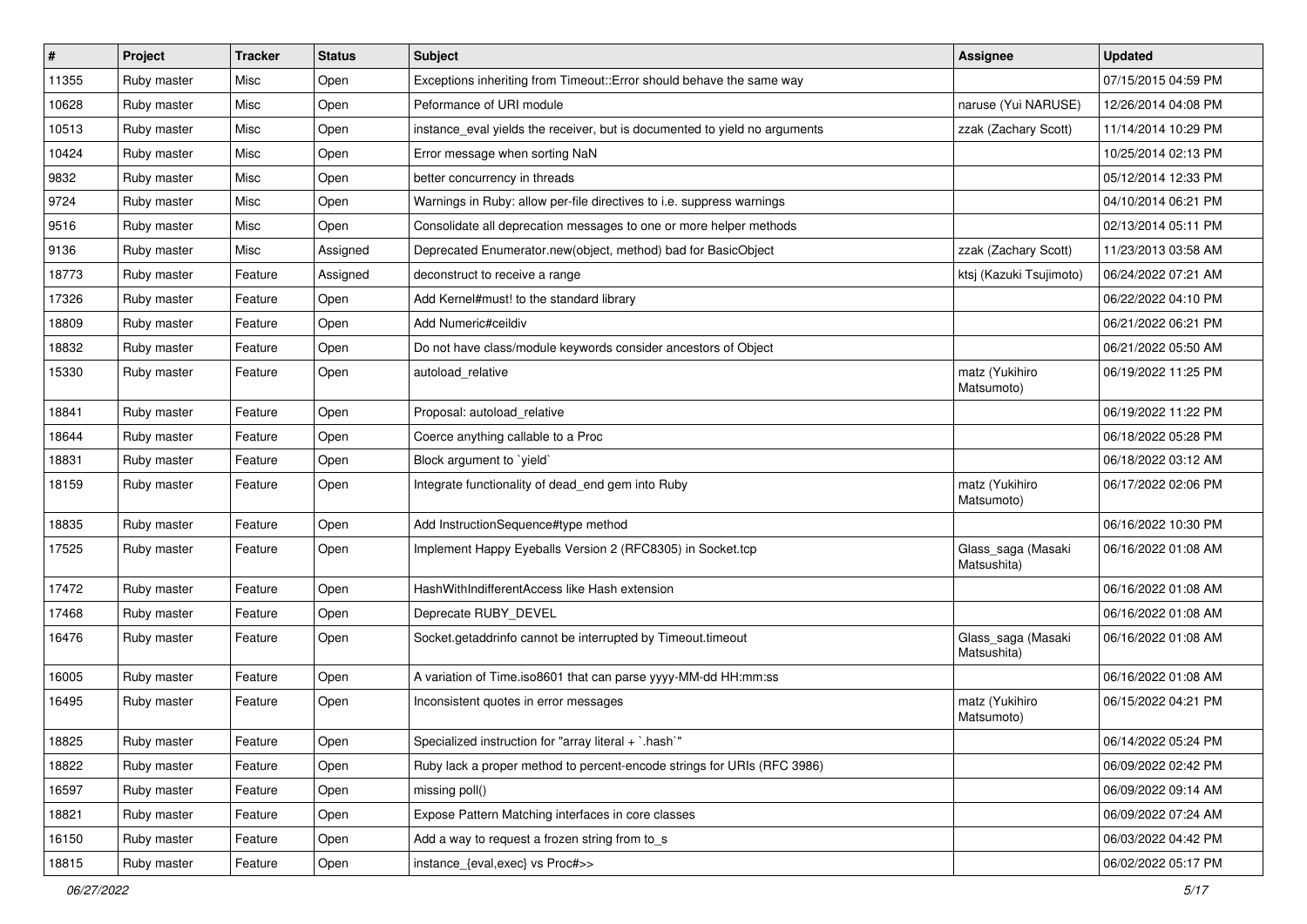| #     | Project     | <b>Tracker</b> | <b>Status</b> | <b>Subject</b>                                                                            | <b>Assignee</b>              | <b>Updated</b>      |
|-------|-------------|----------------|---------------|-------------------------------------------------------------------------------------------|------------------------------|---------------------|
| 18814 | Ruby master | Feature        | Open          | Ractor: add method to query incoming message queue size                                   |                              | 06/02/2022 11:59 AM |
| 18812 | Ruby master | Feature        | Open          | Add ability to trace exit locations for YJIT                                              |                              | 06/01/2022 02:42 PM |
| 14602 | Ruby master | Feature        | Open          | Version of dig that raises error if a key is not present                                  |                              | 05/25/2022 12:02 PM |
| 18798 | Ruby master | Feature        | Open          | 'UnboundMethod#==' with inherited classes                                                 |                              | 05/25/2022 12:32 AM |
| 18774 | Ruby master | Feature        | Open          | Add Queue#pop(timeout:)                                                                   |                              | 05/20/2022 12:27 AM |
| 17363 | Ruby master | Feature        | Assigned      | <b>Timeouts</b>                                                                           | ko1 (Koichi Sasada)          | 05/14/2022 09:06 AM |
| 17316 | Ruby master | Feature        | Open          | On memoization                                                                            |                              | 05/13/2022 11:32 AM |
| 18776 | Ruby master | Feature        | Open          | <b>Object Shapes</b>                                                                      |                              | 05/13/2022 01:11 AM |
| 18654 | Ruby master | Feature        | Open          | Enhancements to prettyprint                                                               | akr (Akira Tanaka)           | 05/12/2022 01:44 PM |
| 18642 | Ruby master | Feature        | Open          | Named ripper fields                                                                       |                              | 05/12/2022 01:37 PM |
| 18690 | Ruby master | Feature        | Open          | Allow `Kernel#then` to take arguments                                                     |                              | 05/10/2022 06:16 PM |
| 18384 | Ruby master | Feature        | Open          | Pattern Match Object                                                                      |                              | 05/07/2022 06:01 PM |
| 18762 | Ruby master | Feature        | Open          | Add an Array#undigits that compliments Integer#digits                                     |                              | 05/03/2022 08:08 PM |
| 18757 | Ruby master | Feature        | Open          | Introduce %R percent literal for anchored regular expression patterns                     |                              | 04/27/2022 05:30 PM |
| 18685 | Ruby master | Feature        | Open          | Enumerator.product: Cartesian product of enumerables                                      |                              | 04/26/2022 07:02 AM |
| 18683 | Ruby master | Feature        | Open          | Allow to create hashes with a specific capacity.                                          |                              | 04/22/2022 02:34 PM |
| 18668 | Ruby master | Feature        | Open          | Merge `io-nonblock` gems into core                                                        |                              | 04/21/2022 10:02 AM |
| 18630 | Ruby master | Feature        | Open          | Introduce general `IO#timeout` and `IO#timeout=`for all (non-)blocking operations.        |                              | 04/21/2022 09:36 AM |
| 10548 | Ruby master | Feature        | Open          | remove callcc (Callcc is now going obsoleted. Please use Fiber.)                          |                              | 04/18/2022 09:07 AM |
| 18736 | Ruby master | Feature        | Open          | self-p for method chain                                                                   |                              | 04/15/2022 11:09 AM |
| 17849 | Ruby master | Feature        | Open          | Fix Timeout.timeout so that it can be used in threaded Web servers                        | matz (Yukihiro<br>Matsumoto) | 04/10/2022 06:26 AM |
| 18675 | Ruby master | Feature        | Open          | Add new exception class for resolv timeouts                                               |                              | 04/01/2022 11:22 PM |
| 16978 | Ruby master | Feature        | Open          | Ruby should not use realpath for FILE                                                     | nobu (Nobuyoshi<br>Nakada)   | 04/01/2022 11:30 AM |
| 18594 | Ruby master | Feature        | Open          | Add a #to_h method on URI::Generic                                                        |                              | 03/31/2022 01:18 PM |
| 18571 | Ruby master | Feature        | Assigned      | Removed the bundled sources from release package after Ruby 3.2                           | hsbt (Hiroshi SHIBATA)       | 03/28/2022 06:23 AM |
| 18659 | Ruby master | Feature        | Open          | Create a Binding at the time of an exception and make it available to Rescue              |                              | 03/25/2022 10:55 AM |
| 18179 | Ruby master | Feature        | Open          | Add Math methods to Numeric                                                               |                              | 03/24/2022 02:54 PM |
| 18462 | Ruby master | Feature        | Open          | Proposal to merge WASI based WebAssembly support                                          |                              | 03/24/2022 03:05 AM |
| 18639 | Ruby master | Feature        | Open          | Update Unicode data to Unicode Version 15.0.0                                             | duerst (Martin Dürst)        | 03/22/2022 07:38 PM |
| 17548 | Ruby master | Feature        | Open          | Need simple way to include symlink directories in Dir.glob                                |                              | 03/21/2022 01:35 PM |
| 18640 | Ruby master | Feature        | Open          | default empty string argument for `String#sub` and `String#sub!`, e.g. `"hello".sub("I")` |                              | 03/19/2022 02:33 AM |
| 18648 | Ruby master | Feature        | Feedback      | ruby2_keywords and  name arguments with impossible names                                  |                              | 03/18/2022 06:25 PM |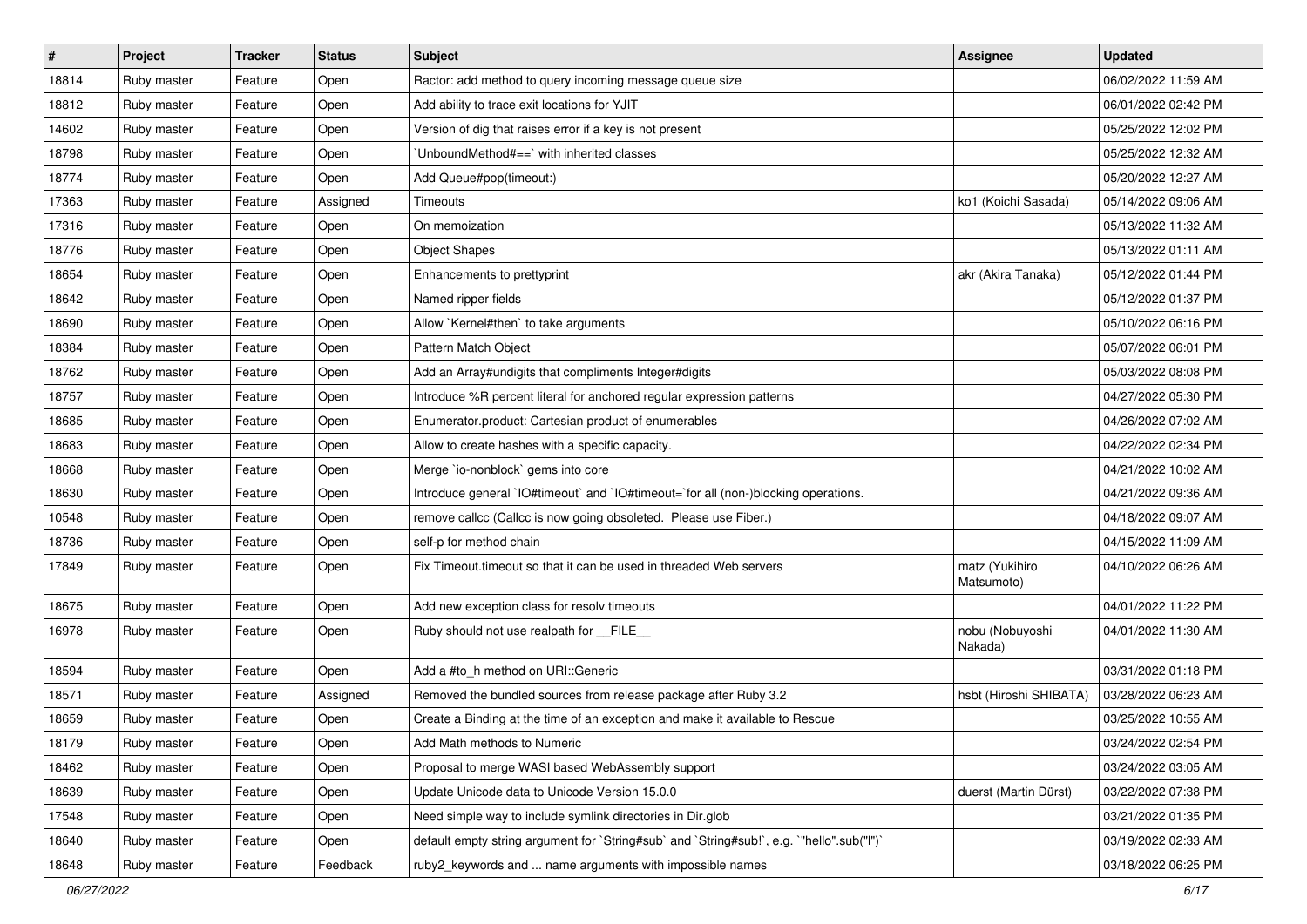| $\sharp$ | Project     | <b>Tracker</b> | <b>Status</b> | Subject                                                                              | Assignee                     | <b>Updated</b>      |
|----------|-------------|----------------|---------------|--------------------------------------------------------------------------------------|------------------------------|---------------------|
| 18647    | Ruby master | Feature        | Open          | Non-recursive option for iseq-targeted Tracepoints in ruby 2.6+                      |                              | 03/18/2022 09:41 AM |
| 18576    | Ruby master | Feature        | Open          | Rename `ASCII-8BIT` encoding to `BINARY`                                             |                              | 03/17/2022 03:06 PM |
| 18583    | Ruby master | Feature        | Open          | Pattern-matching: API for custom unpacking strategies?                               |                              | 03/17/2022 01:10 PM |
| 15592    | Ruby master | Feature        | Open          | mode where "autoload" behaves like an immediate "require"                            |                              | 03/16/2022 09:58 AM |
| 18617    | Ruby master | Feature        | Open          | Allow multiples keys in Hash#[] acting like Hash#dig                                 |                              | 03/10/2022 01:36 PM |
| 18603    | Ruby master | Feature        | Open          | Allow syntax like obj.method(arg)=value                                              |                              | 02/27/2022 05:04 PM |
| 18597    | Ruby master | Feature        | Open          | Strings need a named method like 'dup' that doesn't duplicate if receiver is mutable |                              | 02/26/2022 11:56 PM |
| 18498    | Ruby master | Feature        | Open          | Introduce a public WeakKeysMap that compares by equality                             |                              | 02/20/2022 04:06 PM |
| 18593    | Ruby master | Feature        | Open          | Add back URI.escape                                                                  |                              | 02/18/2022 07:45 PM |
| 16989    | Ruby master | Feature        | Open          | Sets: need $\Psi$                                                                    | knu (Akinori MUSHA)          | 02/18/2022 02:57 AM |
| 18568    | Ruby master | Feature        | Open          | Explore lazy RubyGems boot to reduce need for --disable-gems                         |                              | 02/17/2022 07:15 AM |
| 18463    | Ruby master | Feature        | Open          | Random number generation with xoshiro                                                |                              | 02/13/2022 09:12 AM |
| 16122    | Ruby master | Feature        | Feedback      | Struct::Value: simple immutable value object                                         |                              | 02/12/2022 09:54 PM |
| 18573    | Ruby master | Feature        | Open          | Object#pack1                                                                         |                              | 02/08/2022 08:51 AM |
| 18438    | Ruby master | Feature        | Open          | Add `Exception#additional_message` to show additional error information              |                              | 02/07/2022 02:55 AM |
| 18368    | Ruby master | Feature        | Open          | Range#step semantics for non-Numeric ranges                                          |                              | 02/02/2022 03:42 PM |
| 18564    | Ruby master | Feature        | Open          | Add Exception#detailed_message                                                       | mame (Yusuke Endoh)          | 02/01/2022 08:06 PM |
| 18402    | Ruby master | Feature        | Open          | <b>Argument Labels</b>                                                               |                              | 01/31/2022 06:14 PM |
| 18554    | Ruby master | Feature        | Open          | Move unicode_normalize to a default gem                                              |                              | 01/31/2022 05:51 PM |
| 18559    | Ruby master | Feature        | Open          | Allocation tracing: Objects created by the parser are attributed to Kernel.require   |                              | 01/31/2022 12:14 PM |
| 18515    | Ruby master | Feature        | Open          | Add Range#reverse_each implementation for performance                                |                              | 01/31/2022 02:23 AM |
| 18285    | Ruby master | Feature        | Open          | NoMethodError#message uses a lot of CPU/is really expensive to call                  |                              | 01/30/2022 12:45 PM |
| 18551    | Ruby master | Feature        | Open          | Make Range#reverse_each to raise an exception if endless                             |                              | 01/28/2022 11:13 PM |
| 18136    | Ruby master | Feature        | Open          | take_while_after                                                                     |                              | 01/28/2022 06:23 AM |
| 18408    | Ruby master | Feature        | Assigned      | Allow pattern match to set instance variables                                        | ktsj (Kazuki Tsujimoto)      | 01/26/2022 07:07 PM |
| 18181    | Ruby master | Feature        | Open          | Introduce Enumerable#min_with_value, max_with_value, and minmax_with_value           |                              | 01/25/2022 07:33 AM |
| 16757    | Ruby master | Feature        | Open          | Add intersection to Range                                                            |                              | 01/22/2022 07:26 AM |
| 14394    | Ruby master | Feature        | Open          | Class.descendants                                                                    | ko1 (Koichi Sasada)          | 01/20/2022 10:46 PM |
| 18494    | Ruby master | Feature        | Open          | [RFC] ENV["RUBY_GC_"]= changes GC parameters dynamically                             |                              | 01/17/2022 11:15 PM |
| 15559    | Ruby master | Feature        | Open          | Logical XOR (^^) operator                                                            |                              | 01/16/2022 03:20 AM |
| 16986    | Ruby master | Feature        | Open          | Anonymous Struct literal                                                             | matz (Yukihiro<br>Matsumoto) | 01/15/2022 04:57 PM |
| 18478    | Ruby master | Feature        | Open          | Module#constant_pairs                                                                |                              | 01/11/2022 07:55 PM |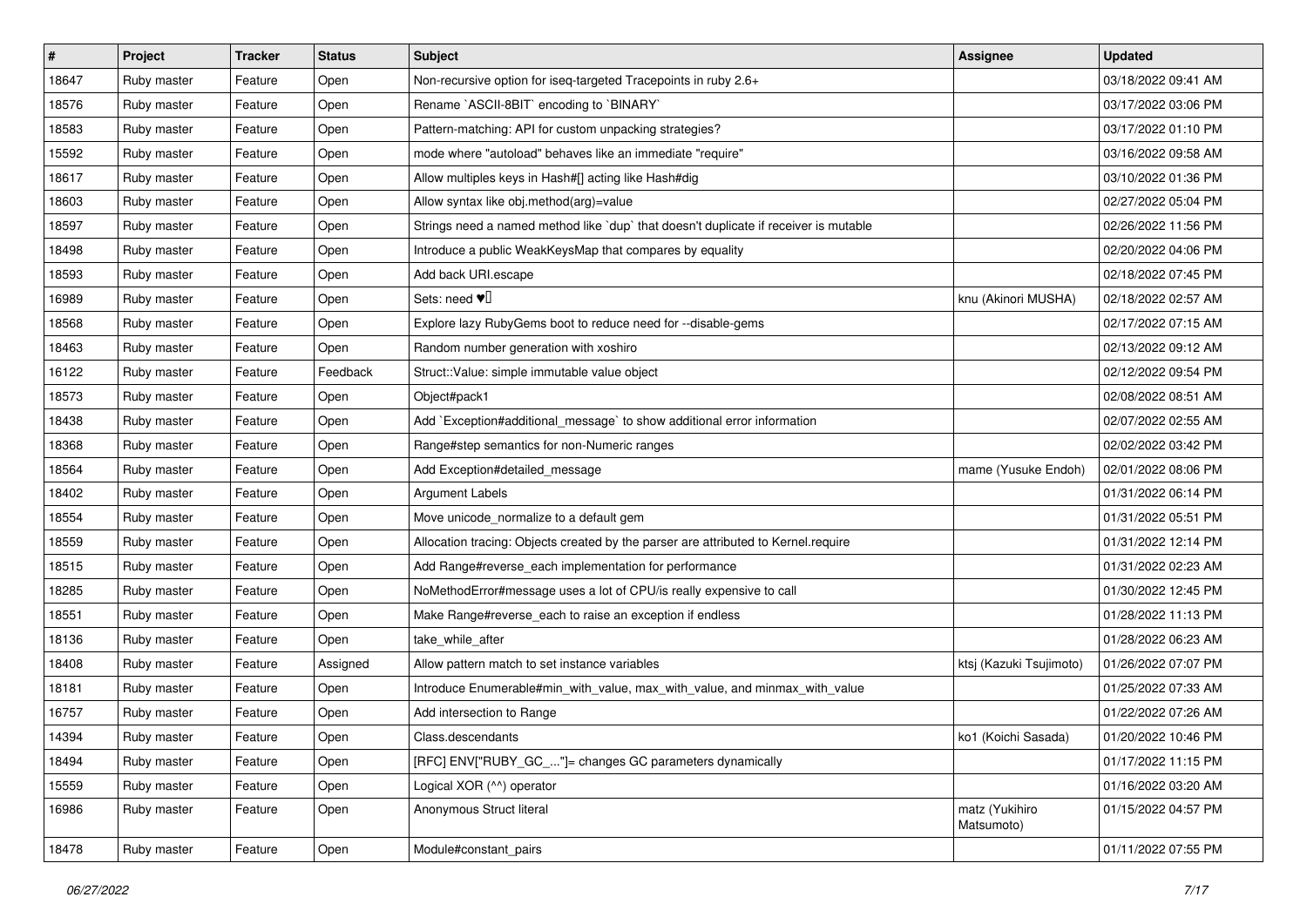| $\vert$ # | Project     | <b>Tracker</b> | <b>Status</b> | Subject                                                                         | <b>Assignee</b>                         | <b>Updated</b>      |
|-----------|-------------|----------------|---------------|---------------------------------------------------------------------------------|-----------------------------------------|---------------------|
| 18477     | Ruby master | Feature        | Open          | Float#sqrt and Integer#sqrt                                                     |                                         | 01/11/2022 07:34 PM |
| 18439     | Ruby master | Feature        | Open          | Support YJIT for VC++                                                           | maximecb (Maxime<br>Chevalier-Boisvert) | 01/10/2022 11:29 PM |
| 12125     | Ruby master | Feature        | Open          | Proposal: Shorthand operator for Object#method                                  |                                         | 01/07/2022 06:23 PM |
| 17473     | Ruby master | Feature        | Open          | Make Pathname to embedded class of Ruby                                         | akr (Akira Tanaka)                      | 01/07/2022 09:25 AM |
| 18459     | Ruby master | Feature        | Assigned      | IRB autocomplete dropdown colour options                                        | aycabta (aycabta.)                      | 01/05/2022 02:15 AM |
| 12901     | Ruby master | Feature        | Open          | Anonymous functions without scope lookup overhead                               |                                         | 01/01/2022 12:30 PM |
| 14982     | Ruby master | Feature        | Open          | Improve namespace system in ruby to avoiding top-level names chaos              | matz (Yukihiro<br>Matsumoto)            | 12/31/2021 05:39 PM |
| 18440     | Ruby master | Feature        | Open          | YJIT is enabled if any YJIT tuning options are set                              |                                         | 12/30/2021 08:17 PM |
| 18376     | Ruby master | Feature        | Open          | Version comparison API                                                          |                                         | 12/30/2021 10:33 AM |
| 18450     | Ruby master | Feature        | Assigned      | Force break in prettyprint                                                      | akr (Akira Tanaka)                      | 12/29/2021 02:02 PM |
| 18332     | Ruby master | Feature        | Open          | a ? b                                                                           |                                         | 12/29/2021 04:38 AM |
| 18423     | Ruby master | Feature        | Open          | Installing stable versions like 3.0.3 from source generates fatal error by make |                                         | 12/23/2021 11:44 PM |
| 16817     | Ruby master | Feature        | Open          | attr_predicate or attr_query or attr_something for ? methods                    |                                         | 12/23/2021 11:44 PM |
| 16347     | Ruby master | Feature        | Open          | InmutableObject                                                                 |                                         | 12/23/2021 11:44 PM |
| 16118     | Ruby master | Feature        | Open          | Array .difference allow custom comparison                                       |                                         | 12/23/2021 11:44 PM |
| 15458     | Ruby master | Feature        | Open          | Automatic Exception#cause print in IRB                                          |                                         | 12/23/2021 11:44 PM |
| 15419     | Ruby master | Feature        | Open          | Allow Kernel#tap to be invoked with arguments like Kernel#send                  |                                         | 12/23/2021 11:43 PM |
| 15036     | Ruby master | Feature        | Open          | after upgrade when run apt upgrade metasploit                                   |                                         | 12/23/2021 11:43 PM |
| 14465     | Ruby master | Feature        | Open          | rename/alias and then obsolete UDPSocket::send                                  |                                         | 12/23/2021 11:43 PM |
| 14463     | Ruby master | Feature        | Open          | Allow comments to precede dots in member expressions                            |                                         | 12/23/2021 11:43 PM |
| 14449     | Ruby master | Feature        | Open          | error when trying to run rails s                                                |                                         | 12/23/2021 11:43 PM |
| 12867     | Ruby master | Feature        | Open          | Add ability to check validity of a URL                                          |                                         | 12/23/2021 11:43 PM |
| 12057     | Ruby master | Feature        | Open          | Allow methods with `yield` to be called without a block                         |                                         | 12/23/2021 11:43 PM |
| 12021     | Ruby master | Feature        | Open          | Final instance variables                                                        |                                         | 12/23/2021 11:43 PM |
| 12019     | Ruby master | Feature        | Open          | Better low-level support for writing concurrent libraries                       | matz (Yukihiro<br>Matsumoto)            | 12/23/2021 11:43 PM |
| 11627     | Ruby master | Feature        | Open          | make 'nonzero' an alias of 'nonzero?'                                           | matz (Yukihiro<br>Matsumoto)            | 12/23/2021 11:43 PM |
| 11026     | Ruby master | Feature        | Open          | How atomic should dynamic regexp with "once" flag be?                           |                                         | 12/23/2021 11:43 PM |
| 10829     | Ruby master | Feature        | Open          | Add to_proc method to the Array class                                           |                                         | 12/23/2021 11:43 PM |
| 10634     | Ruby master | Feature        | Open          | Baselining with Benchmark                                                       |                                         | 12/23/2021 11:43 PM |
| 10528     | Ruby master | Feature        | Open          | Allow line breaks instead of commas in arrays, hashes, argument lists, etc.     |                                         | 12/23/2021 11:43 PM |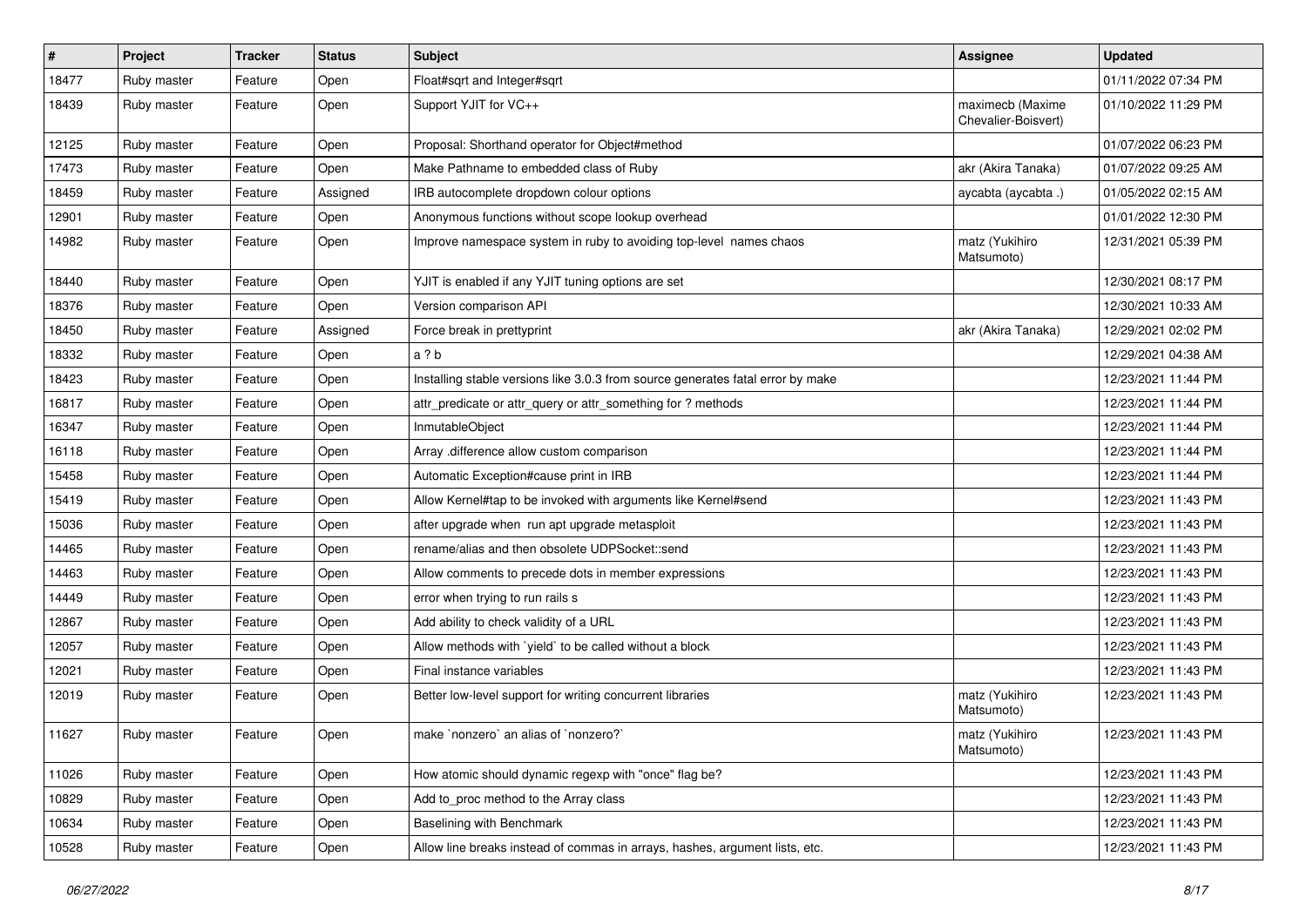| $\vert$ # | Project     | <b>Tracker</b> | <b>Status</b> | <b>Subject</b>                                                                                                                                                                    | <b>Assignee</b>     | <b>Updated</b>      |
|-----------|-------------|----------------|---------------|-----------------------------------------------------------------------------------------------------------------------------------------------------------------------------------|---------------------|---------------------|
| 10477     | Ruby master | Feature        | Open          | Implicit interfaces                                                                                                                                                               |                     | 12/23/2021 11:43 PM |
| 10371     | Ruby master | Feature        | Open          | Use Thread#handle_interrupt in MonitorMixin                                                                                                                                       |                     | 12/23/2021 11:43 PM |
| 10273     | Ruby master | Feature        | Open          | Immutable Ruby                                                                                                                                                                    |                     | 12/23/2021 11:43 PM |
| 10217     | Ruby master | Feature        | Open          | Dir constructor similar to Pathname constructor                                                                                                                                   |                     | 12/23/2021 11:43 PM |
| 9947      | Ruby master | Feature        | Open          | Make `Object#send` and `Object#method` private                                                                                                                                    |                     | 12/23/2021 11:43 PM |
| 9941      | Ruby master | Feature        | Open          | Issue a warning when `module` or `class` keyword causes re-initialization of a constant that will<br>become the module/class name, instead of creating/reopening the module/class |                     | 12/23/2021 11:43 PM |
| 9804      | Ruby master | Feature        | Open          | File::CREATE as a synonym for File::CREAT                                                                                                                                         |                     | 12/23/2021 11:43 PM |
| 9686      | Ruby master | Feature        | Open          | Syntax for symbols used in hashes                                                                                                                                                 |                     | 12/23/2021 11:43 PM |
| 9402      | Ruby master | Feature        | Open          | A syntax to specify the default value of a hash                                                                                                                                   |                     | 12/23/2021 11:43 PM |
| 9401      | Ruby master | Feature        | Open          | Yet another syntax for literal anonymous functions (lambdas)                                                                                                                      |                     | 12/23/2021 11:43 PM |
| 8961      | Ruby master | Feature        | Open          | Synchronizable module to easily wrap methods in a mutex                                                                                                                           |                     | 12/23/2021 11:43 PM |
| 8947      | Ruby master | Feature        | Open          | make alias, alias method, attr * return name of the alias                                                                                                                         |                     | 12/23/2021 11:43 PM |
| 8896      | Ruby master | Feature        | Open          | #tap with missing block                                                                                                                                                           |                     | 12/23/2021 11:43 PM |
| 8848      | Ruby master | Feature        | Open          | Syntax for binary strings                                                                                                                                                         |                     | 12/23/2021 11:43 PM |
| 8751      | Ruby master | Feature        | Open          | Add offsets to method#source location                                                                                                                                             |                     | 12/23/2021 11:43 PM |
| 8681      | Ruby master | Feature        | Open          | Net::HTTP should set TCP_NODELAY for requests with body                                                                                                                           |                     | 12/23/2021 11:43 PM |
| 8640      | Ruby master | Feature        | Open          | Add Time#elapsed to return nanoseconds since creation                                                                                                                             |                     | 12/23/2021 11:43 PM |
| 8635      | Ruby master | Feature        | Open          | attr accessor with default block                                                                                                                                                  |                     | 12/23/2021 11:43 PM |
| 8626      | Ruby master | Feature        | Open          | Add a Set coercion method to the standard lib: Set(possible_set)                                                                                                                  |                     | 12/23/2021 11:43 PM |
| 8619      | Ruby master | Feature        | Open          | <b>Standard Profiling API</b>                                                                                                                                                     |                     | 12/23/2021 11:43 PM |
| 8570      | Ruby master | Feature        | Open          | Better mechanisms to safely load classes concurrently                                                                                                                             |                     | 12/23/2021 11:43 PM |
| 8291      | Ruby master | Feature        | Open          | Allow retrieving the root Fiber of a Thread                                                                                                                                       |                     | 12/23/2021 11:43 PM |
| 8275      | Ruby master | Feature        | Open          | Add Module#public_const_get                                                                                                                                                       |                     | 12/23/2021 11:43 PM |
| 8259      | Ruby master | Feature        | Open          | Atomic attributes accessors                                                                                                                                                       |                     | 12/23/2021 11:43 PM |
| 8088      | Ruby master | Feature        | Open          | Method#parameters (and friends) should provide useful information about core methods                                                                                              |                     | 12/23/2021 11:43 PM |
| 7895      | Ruby master | Feature        | Open          | Exception#backtrace_locations to go with Thread#backtrace_locations and<br>Kernel#caller locations                                                                                |                     | 12/23/2021 11:43 PM |
| 7845      | Ruby master | Feature        | Open          | Strip doesn't handle unicode space characters in ruby 1.9.2 & 1.9.3 (does in 1.9.1)                                                                                               |                     | 12/23/2021 11:43 PM |
| 7747      | Ruby master | Feature        | Open          | Expanded API for Binding semantics                                                                                                                                                |                     | 12/23/2021 11:43 PM |
| 15344     | Ruby master | Feature        | Feedback      | Being proactive about Ruby security                                                                                                                                               |                     | 12/23/2021 11:40 PM |
| 12982     | Ruby master | Feature        | Feedback      | ruby 2.3.1 got crash on macos                                                                                                                                                     |                     | 12/23/2021 11:40 PM |
| 12020     | Ruby master | Feature        | Assigned      | Documenting Ruby memory model                                                                                                                                                     | ko1 (Koichi Sasada) | 12/23/2021 11:40 PM |
| 9678      | Ruby master | Feature        | Feedback      | New heredoc syntax                                                                                                                                                                |                     | 12/23/2021 11:40 PM |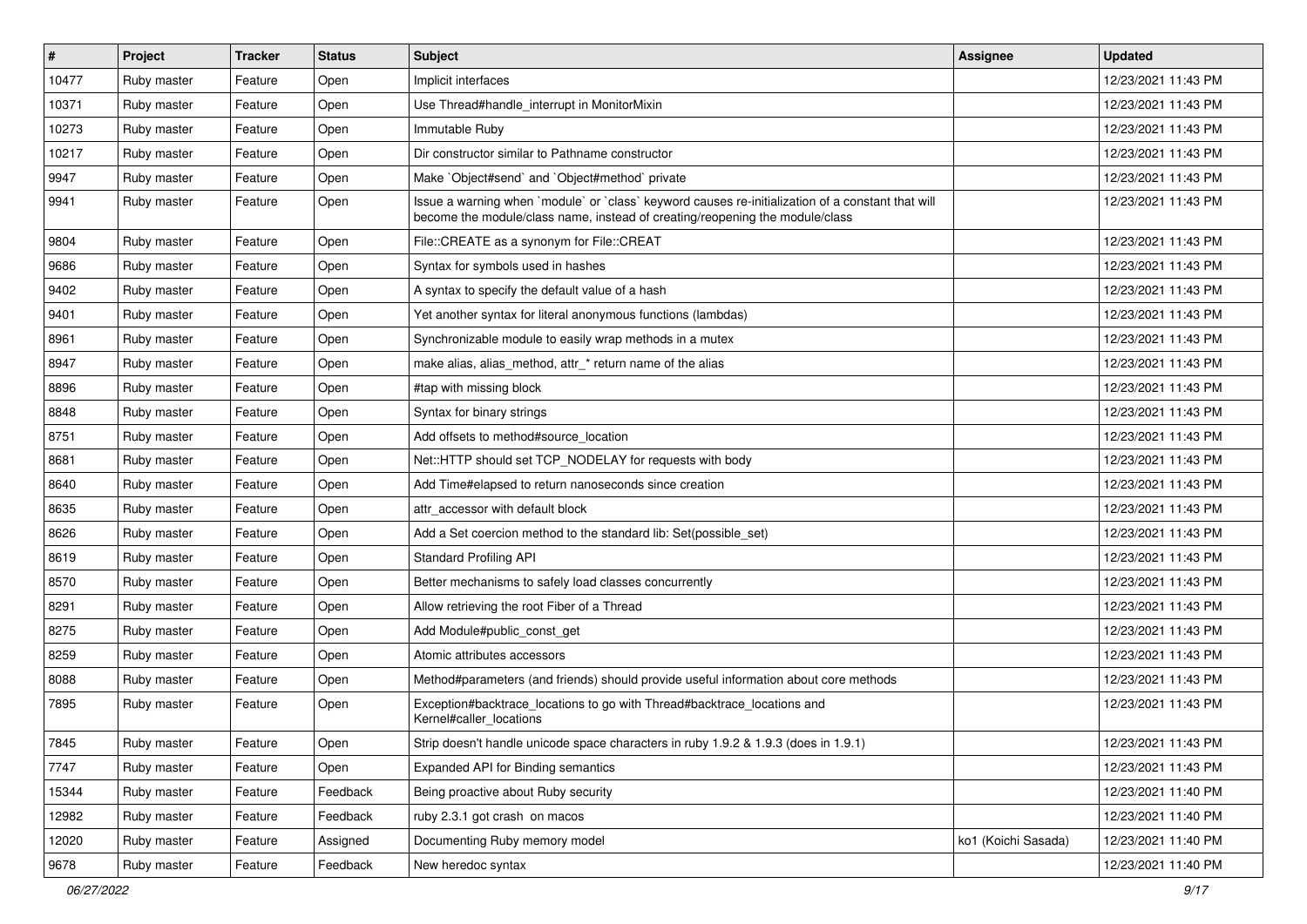| $\sharp$ | Project     | <b>Tracker</b> | <b>Status</b> | <b>Subject</b>                                                                                                                              | Assignee                     | <b>Updated</b>      |
|----------|-------------|----------------|---------------|---------------------------------------------------------------------------------------------------------------------------------------------|------------------------------|---------------------|
| 9023     | Ruby master | Feature        | Assigned      | Array#tail                                                                                                                                  | matz (Yukihiro<br>Matsumoto) | 12/23/2021 11:40 PM |
| 8272     | Ruby master | Feature        | Open          | Transfer feature tracking to CommonRuby                                                                                                     |                              | 12/23/2021 11:40 PM |
| 8271     | Ruby master | Feature        | Assigned      | Proposal for moving to a more visible, formal process for feature requests                                                                  | matz (Yukihiro<br>Matsumoto) | 12/23/2021 11:40 PM |
| 8263     | Ruby master | Feature        | Assigned      | Support discovering yield state of individual Fibers                                                                                        | ko1 (Koichi Sasada)          | 12/23/2021 11:40 PM |
| 8258     | Ruby master | Feature        | Feedback      | Dir#escape_glob                                                                                                                             |                              | 12/23/2021 11:40 PM |
| 8096     | Ruby master | Feature        | Feedback      | introduce Time.current timestamp                                                                                                            | matz (Yukihiro<br>Matsumoto) | 12/23/2021 11:40 PM |
| 6308     | Ruby master | Feature        | Assigned      | Eliminate delegation from WeakRef                                                                                                           | matz (Yukihiro<br>Matsumoto) | 12/23/2021 11:40 PM |
| 18411    | Ruby master | Feature        | Open          | Introduce `Fiber.blocking` for disabling scheduler.                                                                                         |                              | 12/23/2021 05:10 PM |
| 17339    | Ruby master | Feature        | Assigned      | Semantic grouping with BigDecimal#to_s                                                                                                      | mrkn (Kenta Murata)          | 12/20/2021 12:39 PM |
| 18418    | Ruby master | Feature        | Open          | Add Net::HTTP#security level=                                                                                                               |                              | 12/19/2021 11:58 AM |
| 17785    | Ruby master | Feature        | Open          | Allow named parameters to be keywords                                                                                                       | matz (Yukihiro<br>Matsumoto) | 12/17/2021 06:10 PM |
| 18410    | Ruby master | Feature        | Open          | Proposal to make inspect include underscores on numerics                                                                                    |                              | 12/16/2021 09:07 AM |
| 18296    | Ruby master | Feature        | Open          | Custom exception formatting should override `Exception#full_message`.                                                                       |                              | 12/15/2021 08:49 PM |
| 12084    | Ruby master | Feature        | Open          | 'Class#instance'                                                                                                                            |                              | 12/14/2021 08:52 PM |
| 15192    | Ruby master | Feature        | Open          | Introduce a new "shortcut assigning" syntax to convenient setup instance variables                                                          | matz (Yukihiro<br>Matsumoto) | 12/14/2021 06:42 PM |
| 17942    | Ruby master | Feature        | Open          | Add a `initialize(public @a, private @b)` shortcut syntax for defining public/private accessors for<br>instance vars as part of constructor |                              | 12/13/2021 12:43 AM |
| 14794    | Ruby master | Feature        | Feedback      | Primitive arrays (Ruby 3x3)                                                                                                                 |                              | 12/11/2021 02:07 PM |
| 18401    | Ruby master | Feature        | Open          | Rework `require relative` to add the "current path" on `\$LOAD PATH`                                                                        |                              | 12/09/2021 05:41 PM |
| 18395    | Ruby master | Feature        | Open          | Introduce Array#subtract! for performance                                                                                                   |                              | 12/08/2021 04:42 PM |
| 18033    | Ruby master | Feature        | Open          | Time.new to parse a string                                                                                                                  |                              | 12/07/2021 02:15 PM |
| 17047    | Ruby master | Feature        | Open          | Support parameters for MAIL FROM and RCPT TO                                                                                                |                              | 12/06/2021 08:16 PM |
| 14835    | Ruby master | Feature        | Feedback      | Support TracePoint#raised exception on non-:raise events                                                                                    |                              | 12/04/2021 06:49 AM |
| 18275    | Ruby master | Feature        | Open          | Add an option to define method to not capture the surrounding environment                                                                   | ko1 (Koichi Sasada)          | 12/03/2021 02:34 PM |
| 18369    | Ruby master | Feature        | Open          | users.detect(:name, "Dorian") as shorthand for users.detect {  user  user.name == "Dorian" }                                                |                              | 12/03/2021 02:23 PM |
| 17721    | Ruby master | Feature        | Feedback      | Proc.new should be able to contruct a lambda                                                                                                |                              | 12/03/2021 11:52 AM |
| 18047    | Ruby master | Feature        | Feedback      | TracePoint: Add event type for constant access                                                                                              |                              | 12/02/2021 08:35 PM |
| 18004    | Ruby master | Feature        | Open          | Add Async to the stdlib                                                                                                                     |                              | 11/26/2021 06:01 AM |
| 6733     | Ruby master | Feature        | Open          | New inspect framework                                                                                                                       |                              | 11/24/2021 05:06 AM |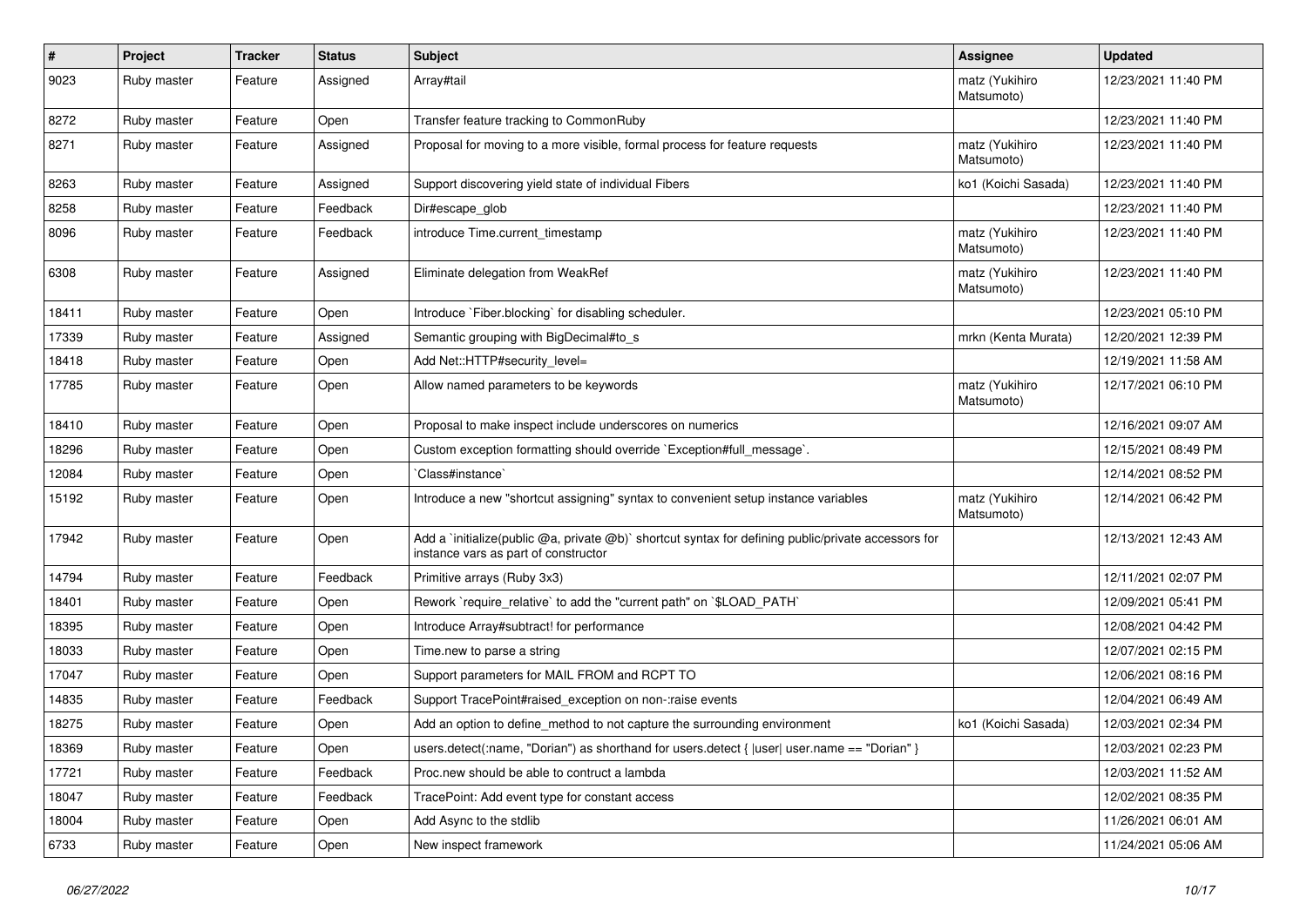| $\vert$ # | Project     | <b>Tracker</b> | <b>Status</b> | <b>Subject</b>                                                                                                                                                        | <b>Assignee</b>               | <b>Updated</b>      |
|-----------|-------------|----------------|---------------|-----------------------------------------------------------------------------------------------------------------------------------------------------------------------|-------------------------------|---------------------|
| 18360     | Ruby master | Feature        | Open          | <b>PrettyPrint enhancements</b>                                                                                                                                       |                               | 11/24/2021 12:15 AM |
| 18336     | Ruby master | Feature        | Feedback      | How to deal with Trojan Source vulnerability                                                                                                                          |                               | 11/23/2021 08:39 PM |
| 18357     | Ruby master | Feature        | Open          | Proposal: stop raising when block passed to IO#each_* closes the IO                                                                                                   |                               | 11/22/2021 09:03 PM |
| 18262     | Ruby master | Feature        | Open          | Enumerator::Lazy#partition                                                                                                                                            |                               | 11/20/2021 10:17 AM |
| 16252     | Ruby master | Feature        | Open          | Hash#partition should return hashes                                                                                                                                   |                               | 11/18/2021 03:54 PM |
| 18334     | Ruby master | Feature        | Open          | ENV#to_h returns a new Hash object but Hash#to_h does not, which can cause inconsistencies                                                                            |                               | 11/17/2021 05:46 PM |
| 18331     | Ruby master | Feature        | Open          | Kernel.#Time                                                                                                                                                          |                               | 11/13/2021 12:41 PM |
| 18280     | Ruby master | Feature        | Feedback      | Allow rb utf8 str new cstr(NULL)                                                                                                                                      |                               | 11/11/2021 10:28 AM |
| 18035     | Ruby master | Feature        | Open          | Introduce general model/semantic for immutable by default.                                                                                                            |                               | 11/09/2021 04:47 PM |
| 18127     | Ruby master | Feature        | Open          | Ractor-local version of Singleton                                                                                                                                     |                               | 11/09/2021 02:45 PM |
| 18291     | Ruby master | Feature        | Open          | When use $=\sim$ with named group, if regex is on the right side, variable not defined.                                                                               |                               | 11/06/2021 12:36 PM |
| 12745     | Ruby master | Feature        | Feedback      | String#(g)sub(!) should pass a MatchData to the block, not a String                                                                                                   | matz (Yukihiro<br>Matsumoto)  | 11/03/2021 11:46 PM |
| 15667     | Ruby master | Feature        | Open          | Introduce malloc_trim(0) in full gc cycles                                                                                                                            |                               | 11/01/2021 07:32 AM |
| 18137     | Ruby master | Feature        | Open          | A new method to check Proc is isolated or not                                                                                                                         |                               | 10/27/2021 07:30 AM |
| 18265     | Ruby master | Feature        | Open          | Self-contained one-binary feature which discuss on ruby kaigi 2021 day 2, <sup>[]</sup> Ruby Committers vs<br>the World / CRuby Committers                            |                               | 10/24/2021 04:11 PM |
| 18083     | Ruby master | Feature        | Open          | Capture error in ensure block.                                                                                                                                        |                               | 10/21/2021 01:00 PM |
| 18259     | Ruby master | Feature        | Open          | Support quarter spec %q in Time#strftime                                                                                                                              |                               | 10/21/2021 12:15 PM |
| 18256     | Ruby master | Feature        | Open          | Change the canonical name of Thread::Mutex, Thread::Queue, Thread::SizedQueue and<br>Thread::ConditionVariable to just Mutex, Queue, SizedQueue and ConditionVariable |                               | 10/20/2021 10:59 PM |
| 18242     | Ruby master | Feature        | Open          | Parser makes multiple assignment sad in confusing way                                                                                                                 |                               | 10/09/2021 07:58 AM |
| 15425     | Ruby master | Feature        | Feedback      | Store MJIT header into Ruby versioned directory.                                                                                                                      | k0kubun (Takashi<br>Kokubun)  | 10/07/2021 11:03 PM |
| 12075     | Ruby master | Feature        | Feedback      | some container#nonempty?                                                                                                                                              | matz (Yukihiro<br>Matsumoto)  | 10/07/2021 03:11 AM |
| 18228     | Ruby master | Feature        | Open          | Add a 'timeout' option to 'IO.copy_stream'                                                                                                                            |                               | 10/01/2021 05:10 AM |
| 18227     | Ruby master | Feature        | Open          | Static class initialization.                                                                                                                                          | ioquatix (Samuel<br>Williams) | 09/29/2021 09:21 PM |
| 12719     | Ruby master | Feature        | Feedback      | Struct#merge` for partial updates                                                                                                                                     |                               | 09/29/2021 09:16 PM |
| 18194     | Ruby master | Feature        | Open          | No easy way to format exception messages per thread/fiber scheduler context.                                                                                          | mame (Yusuke Endoh)           | 09/29/2021 10:10 AM |
| 17295     | Ruby master | Feature        | Assigned      | Feature: Create a directory and file with Pathname#touch                                                                                                              | akr (Akira Tanaka)            | 09/28/2021 01:20 AM |
| 18151     | Ruby master | Feature        | Open          | Incorrect Resolv result when DNS server is unreachable                                                                                                                |                               | 09/18/2021 12:22 AM |
| 18168     | Ruby master | Feature        | Open          | Add ActiveSupport deep_transform_values to Ruby                                                                                                                       |                               | 09/15/2021 05:29 AM |
| 17355     | Ruby master | Feature        | Assigned      | Using same set of names in or-patterns (pattern matching with $Foo(x)   Bar(x)$ )                                                                                     | ktsj (Kazuki Tsujimoto)       | 09/13/2021 09:11 AM |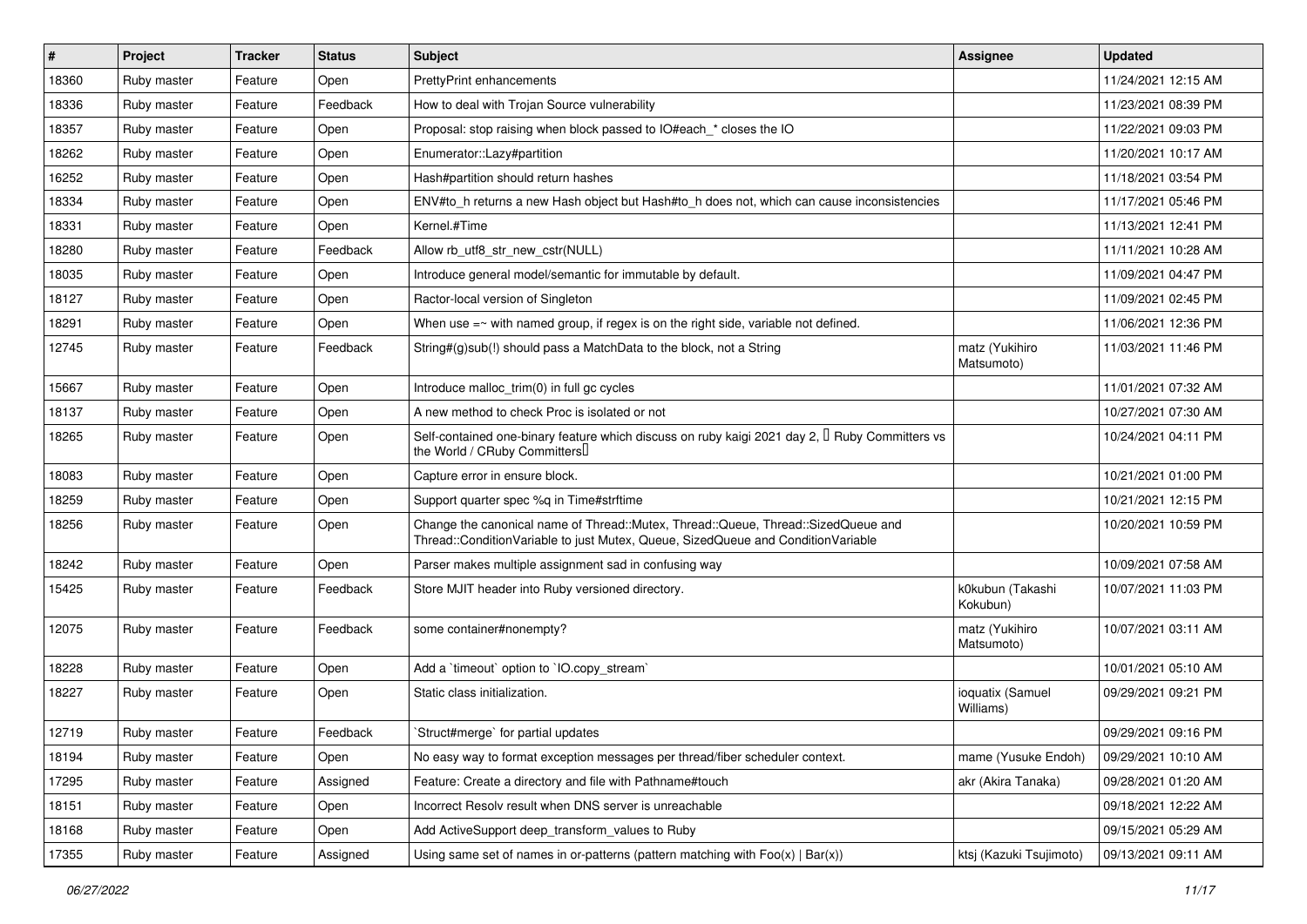| $\sharp$ | Project     | <b>Tracker</b> | <b>Status</b> | <b>Subject</b>                                                                        | <b>Assignee</b>              | <b>Updated</b>      |
|----------|-------------|----------------|---------------|---------------------------------------------------------------------------------------|------------------------------|---------------------|
| 18162    | Ruby master | Feature        | Open          | Shorthand method Proc#isolate to create isolated proc objects                         |                              | 09/13/2021 02:33 AM |
| 18146    | Ruby master | Feature        | Open          | Add 'delete_prefix' and 'delete_suffix' to 'Pathname'                                 |                              | 09/03/2021 04:59 AM |
| 13683    | Ruby master | Feature        | Feedback      | Add strict Enumerable#single                                                          |                              | 09/02/2021 05:52 PM |
| 18135    | Ruby master | Feature        | Open          | Introduce Enumerable#detect_only                                                      |                              | 09/02/2021 05:44 PM |
| 17294    | Ruby master | Feature        | Assigned      | Feature: Allow method chaining with Pathname#mkpath Pathname#rmtree                   | akr (Akira Tanaka)           | 08/30/2021 06:52 AM |
| 17296    | Ruby master | Feature        | Assigned      | Feature: Pathname#chmod use FileUtils.chmod instead of File                           | akr (Akira Tanaka)           | 08/30/2021 06:51 AM |
| 17297    | Ruby master | Feature        | Assigned      | Feature: Introduce Pathname.mktmpdir                                                  | akr (Akira Tanaka)           | 08/30/2021 06:51 AM |
| 16428    | Ruby master | Feature        | Feedback      | Add Array#uniq?, Enumerable#uniq?                                                     |                              | 08/14/2021 06:12 AM |
| 18069    | Ruby master | Feature        | Open          | instance_exec` is just ignored when the block is originally a method                  |                              | 08/10/2021 05:33 AM |
| 18070    | Ruby master | Feature        | Open          | `attr` should be removed                                                              |                              | 08/09/2021 05:51 PM |
| 18063    | Ruby master | Feature        | Open          | io_uring implementation                                                               |                              | 08/05/2021 10:02 AM |
| 18057    | Ruby master | Feature        | Open          | Introduce Array#mean                                                                  |                              | 08/02/2021 02:16 PM |
| 18055    | Ruby master | Feature        | Open          | Introduce                                                                             |                              | 07/30/2021 09:30 AM |
| 18042    | Ruby master | Feature        | Feedback      | YARV code optimization                                                                |                              | 07/27/2021 09:11 PM |
| 13514    | Ruby master | Feature        | Open          | [PATCH] thread_pthread.c (native_sleep): preserve old unblock function                |                              | 07/27/2021 11:41 AM |
| 13502    | Ruby master | Feature        | Open          | remove unused Array#to_s implementation                                               |                              | 07/27/2021 11:41 AM |
| 12992    | Ruby master | Feature        | Open          | ArgumentError if hostname is missing                                                  |                              | 07/27/2021 11:40 AM |
| 15305    | Ruby master | Feature        | Open          | [PATCH] include/ruby/ruby.h (RB_ALLOCV*): remove GC guard                             | nobu (Nobuyoshi<br>Nakada)   | 07/27/2021 11:39 AM |
| 11373    | Ruby master | Feature        | Open          | Add command line option to query valid values for --dump                              |                              | 07/27/2021 11:09 AM |
| 10755    | Ruby master | Feature        | Open          | Use rb_define_alias instead of rb_define_method for rb_cHash                          |                              | 07/27/2021 11:09 AM |
| 10549    | Ruby master | Feature        | Open          | Deprecate each_with_index and each_with_object in favor of with_index and with_object | matz (Yukihiro<br>Matsumoto) | 07/27/2021 11:09 AM |
| 10287    | Ruby master | Feature        | Open          | rename COLON3 to COLON2_HEAD.                                                         | matz (Yukihiro<br>Matsumoto) | 07/27/2021 09:34 AM |
| 11431    | Ruby master | Feature        | Open          | [PATCH] rb_parser_compile_*: remove volatile arg                                      |                              | 07/27/2021 07:27 AM |
| 10473    | Ruby master | Feature        | Open          | Change Date#to_datetime to use local time                                             |                              | 07/23/2021 07:08 PM |
| 14274    | Ruby master | Feature        | Open          | Merge Std-Lib Time Class into Core                                                    |                              | 07/19/2021 07:54 AM |
| 11500    | Ruby master | Feature        | Open          | [RFC] rename Queue to UnboundedQueue                                                  |                              | 07/19/2021 07:48 AM |
| 14851    | Ruby master | Feature        | Open          | [PATCH] thread_pthread.c: remove non-sleepy timer thread implementation               |                              | 07/19/2021 05:23 AM |
| 14901    | Ruby master | Feature        | Assigned      | [PATCH] do not block SIGCHLD in normal Ruby Threads                                   | normalperson (Eric<br>Wong)  | 07/19/2021 05:23 AM |
| 17994    | Ruby master | Feature        | Open          | Clarify `IO.read` behavior and add `File.read` method                                 |                              | 07/16/2021 03:04 AM |
| 17938    | Ruby master | Feature        | Open          | Keyword alternative for boolean positional arguments                                  |                              | 07/15/2021 06:46 AM |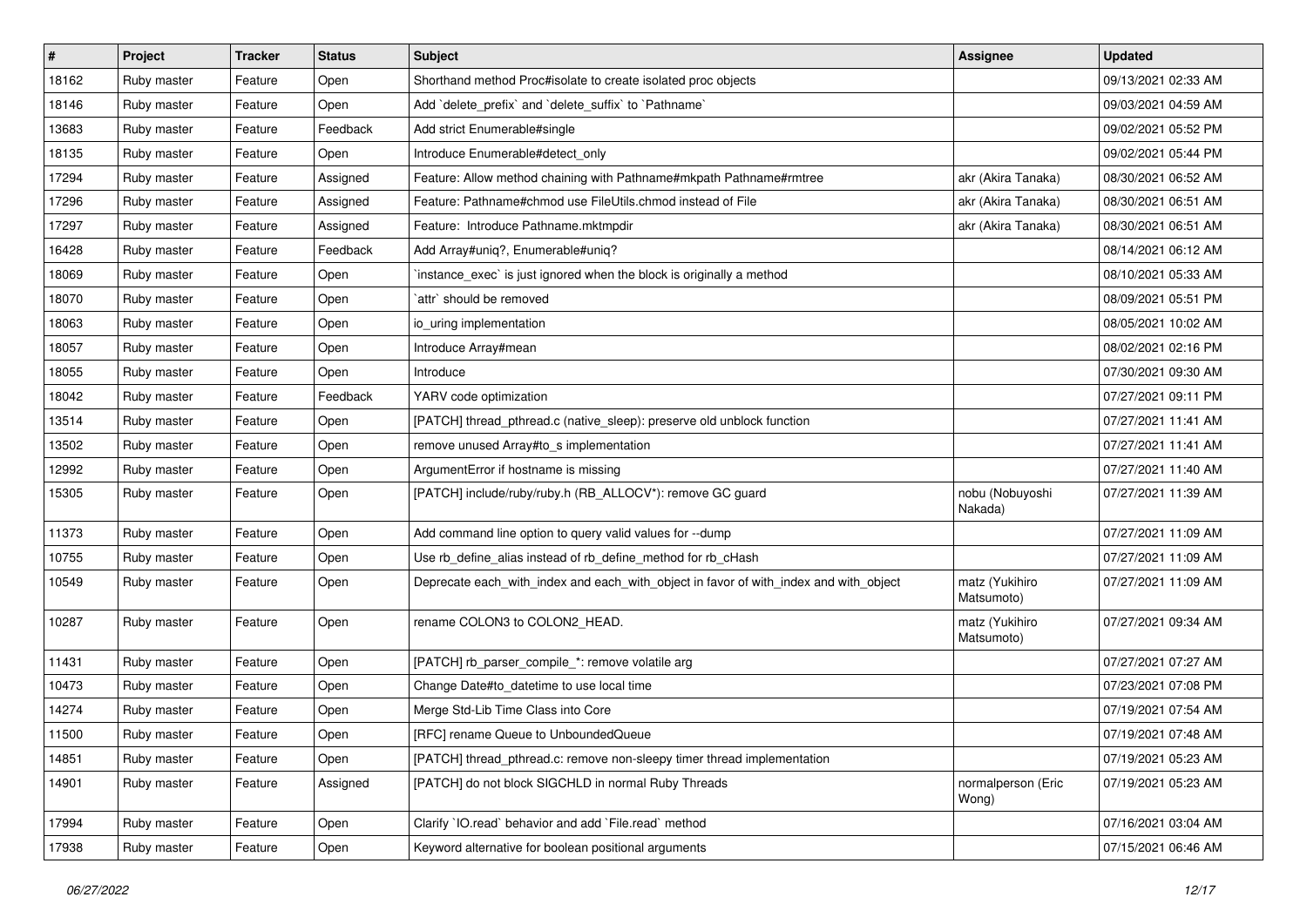| $\sharp$ | Project     | <b>Tracker</b> | <b>Status</b> | Subject                                                                                 | Assignee                     | <b>Updated</b>      |
|----------|-------------|----------------|---------------|-----------------------------------------------------------------------------------------|------------------------------|---------------------|
| 17924    | Ruby master | Feature        | Open          | Range#infinite?                                                                         |                              | 07/08/2021 11:58 PM |
| 13129    | Ruby master | Feature        | Assigned      | Refinements cannot refine method_missing and respond_to_missing?                        | matz (Yukihiro<br>Matsumoto) | 07/03/2021 10:45 PM |
| 17833    | Ruby master | Feature        | Open          | add IO.readinto(b) where b is a bytes like object that is you can get a memoryview from |                              | 06/30/2021 02:36 PM |
| 17992    | Ruby master | Feature        | Feedback      | Upstreaming the htmlentities gem into CGI#.(un)escape_html                              |                              | 06/30/2021 02:26 PM |
| 18005    | Ruby master | Feature        | Open          | Enable non-blocking 'binding.irb'.                                                      |                              | 06/24/2021 07:20 PM |
| 14378    | Ruby master | Feature        | Open          | Increase Fixnum range on Windows from 31 bits to 63 bits                                |                              | 06/18/2021 07:31 PM |
| 14275    | Ruby master | Feature        | Open          | GC not aggressive enough                                                                |                              | 06/17/2021 06:54 PM |
| 14570    | Ruby master | Feature        | Open          | Make File.expand_path/real_path casing consistent on Windows                            |                              | 06/17/2021 04:22 PM |
| 16962    | Ruby master | Feature        | Feedback      | Make IO.for_fd autoclose option default to false                                        |                              | 06/17/2021 06:54 AM |
| 17950    | Ruby master | Feature        | Open          | Unable to pattern-match against a String key                                            |                              | 06/15/2021 11:42 AM |
| 17944    | Ruby master | Feature        | Open          | Remove Socket.gethostbyaddr and Socket.gethostbyname                                    |                              | 06/10/2021 08:26 AM |
| 10320    | Ruby master | Feature        | Open          | require into module                                                                     |                              | 06/10/2021 08:15 AM |
| 8460     | Ruby master | Feature        | Assigned      | PATCH: optparse: add keep_unknown option                                                | nobu (Nobuyoshi<br>Nakada)   | 05/27/2021 10:07 PM |
| 17884    | Ruby master | Feature        | Open          | locindex for profiling tools                                                            | ko1 (Koichi Sasada)          | 05/24/2021 04:17 PM |
| 17210    | Ruby master | Feature        | Open          | More readable and useful `Set#inspect`                                                  | knu (Akinori MUSHA)          | 05/19/2021 10:12 PM |
| 17859    | Ruby master | Feature        | Open          | Start IRB when running just `ruby`                                                      |                              | 05/14/2021 07:54 AM |
| 17856    | Ruby master | Feature        | Open          | ary.member? is slower than ary.include?                                                 |                              | 05/11/2021 10:12 AM |
| 17844    | Ruby master | Feature        | Open          | Support list of methods to test with respond_to?                                        |                              | 05/06/2021 07:00 PM |
| 17834    | Ruby master | Feature        | Open          | Add a Bytes and BytesArray class that implement memoryview                              |                              | 05/06/2021 02:22 PM |
| 17851    | Ruby master | Feature        | Open          | ruby extension for memoryview                                                           |                              | 05/05/2021 03:15 PM |
| 17825    | Ruby master | Feature        | Open          | Uniformize Float::INFINITY and Date::infinity.new                                       |                              | 05/04/2021 01:43 AM |
| 17647    | Ruby master | Feature        | Open          | Print register `r11` on 32-bit ARM Linux                                                |                              | 04/30/2021 11:22 AM |
| 17830    | Ruby master | Feature        | Open          | Add Integer#previous and Integer#prev                                                   | matz (Yukihiro<br>Matsumoto) | 04/27/2021 11:35 PM |
| 17016    | Ruby master | Feature        | Open          | Enumerable#accumulate                                                                   |                              | 04/27/2021 03:14 PM |
| 17790    | Ruby master | Feature        | Open          | Have a way to clear a String without resetting its capacity                             |                              | 04/21/2021 11:27 PM |
| 12543    | Ruby master | Feature        | Assigned      | explicit tail call syntax: foo() then return                                            | matz (Yukihiro<br>Matsumoto) | 04/18/2021 03:02 PM |
| 17808    | Ruby master | Feature        | Open          | Feature Request: JS like splat of Object properties as named method parameters          |                              | 04/17/2021 11:43 PM |
| 17753    | Ruby master | Feature        | Open          | Add Module#namespace                                                                    |                              | 04/17/2021 08:04 AM |
| 17749    | Ruby master | Feature        | Open          | Const source location without name                                                      |                              | 04/17/2021 07:38 AM |
| 17797    | Ruby master | Feature        | Open          | MIPS support for addr2line.c                                                            |                              | 04/13/2021 03:49 AM |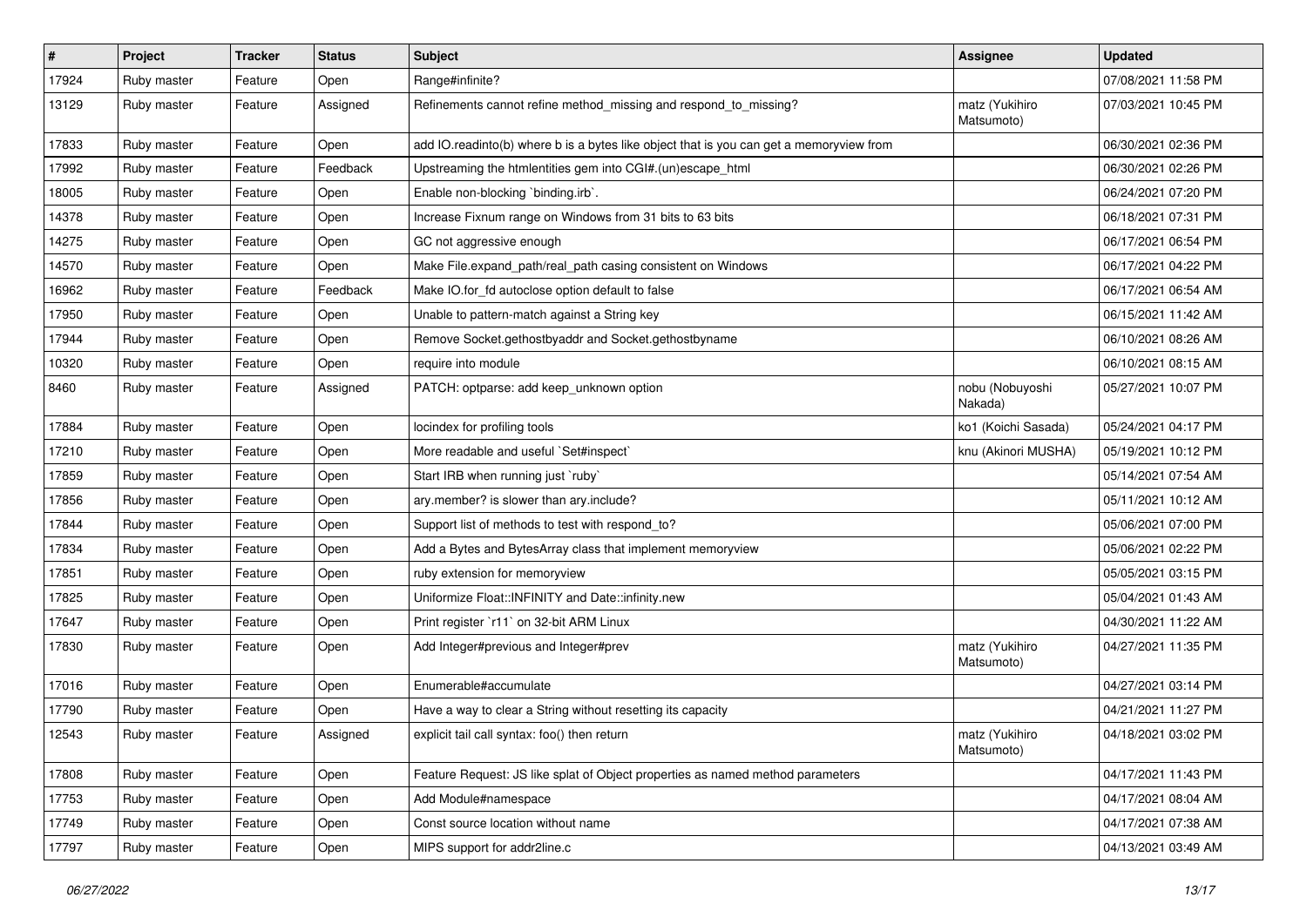| $\sharp$ | Project     | <b>Tracker</b> | <b>Status</b> | Subject                                                                           | <b>Assignee</b>              | <b>Updated</b>      |
|----------|-------------|----------------|---------------|-----------------------------------------------------------------------------------|------------------------------|---------------------|
| 17786    | Ruby master | Feature        | Open          | Proposal: new "ends" keyword                                                      |                              | 04/11/2021 01:40 AM |
| 16816    | Ruby master | Feature        | Open          | Prematurely terminated Enumerator should stay terminated                          |                              | 04/09/2021 09:24 PM |
| 12133    | Ruby master | Feature        | Feedback      | Ability to exclude start when defining a range                                    |                              | 04/07/2021 06:49 AM |
| 17773    | Ruby master | Feature        | Open          | Alias `Numeric#zero?` and `Float#zero?` as `Numeric#empty?` and `Float#empty?`    |                              | 04/02/2021 03:39 PM |
| 17771    | Ruby master | Feature        | Open          | String#start_with? should not construct MatchData or set \$~                      |                              | 04/02/2021 02:49 PM |
| 17758    | Ruby master | Feature        | Open          | Provide Hash#count for performance improvement                                    |                              | 03/28/2021 06:39 PM |
| 17743    | Ruby master | Feature        | Open          | Show argument types in backtrace                                                  |                              | 03/25/2021 06:39 PM |
| 17682    | Ruby master | Feature        | Open          | String#casecmp performance improvement                                            |                              | 03/24/2021 02:29 PM |
| 17718    | Ruby master | Feature        | Open          | a method paramaters object that can be pattern matched against                    |                              | 03/24/2021 01:29 PM |
| 17685    | Ruby master | Feature        | Feedback      | Marshal format for out of band buffer objects                                     |                              | 03/24/2021 07:39 AM |
| 17741    | Ruby master | Feature        | Open          | Ruby links to `objc` for convenience - this should be moved into a native ext     |                              | 03/23/2021 01:24 AM |
| 15752    | Ruby master | Feature        | Feedback      | A dedicated module for experimental features                                      |                              | 03/17/2021 04:38 AM |
| 13820    | Ruby master | Feature        | Open          | Add a nil coalescing operator                                                     |                              | 03/16/2021 03:34 PM |
| 17638    | Ruby master | Feature        | Assigned      | Support backtracing with the libbacktrace library                                 | naruse (Yui NARUSE)          | 03/05/2021 03:40 PM |
| 17663    | Ruby master | Feature        | Open          | Enumerator#with, an alternative to Enumerator#with_object                         |                              | 03/02/2021 05:48 PM |
| 17660    | Ruby master | Feature        | Open          | Expose information about which basic methods have been redefined                  |                              | 03/02/2021 03:31 PM |
| 16113    | Ruby master | Feature        | Open          | Partial application                                                               |                              | 03/02/2021 02:00 PM |
| 17184    | Ruby master | Feature        | Open          | No stdlib function to perform simple string replacement                           | matz (Yukihiro<br>Matsumoto) | 02/23/2021 09:27 PM |
| 13303    | Ruby master | Feature        | Feedback      | String#any? as !String#empty?                                                     | matz (Yukihiro<br>Matsumoto) | 02/23/2021 05:14 PM |
| 16990    | Ruby master | Feature        | Open          | Sets: operators compatibility with Array                                          |                              | 02/22/2021 11:37 PM |
| 17627    | Ruby master | Feature        | Open          | Suggestion: Implement `freeze_values` instance method on collection-like classes. |                              | 02/16/2021 07:58 PM |
| 17593    | Ruby master | Feature        | Assigned      | load_iseq_eval should override the ISeq path                                      | ko1 (Koichi Sasada)          | 02/16/2021 08:27 AM |
| 7394     | Ruby master | Feature        | Assigned      | Enumerable#find ifnone parameter could be non-callable                            | nobu (Nobuyoshi<br>Nakada)   | 02/10/2021 09:32 AM |
| 17140    | Ruby master | Feature        | Open          | Merge Enumerable#grep(_v) with Enumerable#select/reject                           |                              | 02/10/2021 07:56 AM |
| 17520    | Ruby master | Feature        | Feedback      | Allow symbols starting with number, e.g. : 2_weeks                                |                              | 02/09/2021 10:36 PM |
| 17616    | Ruby master | Feature        | Open          | Support backtracing on Linux with non-GNU-libc + libunwind                        |                              | 02/09/2021 01:12 PM |
| 17611    | Ruby master | Feature        | Open          | Expose `rb_execarg` interfaces and `rb_grantpt`                                   |                              | 02/07/2021 01:52 AM |
| 17598    | Ruby master | Feature        | Feedback      | $0000000000000010$                                                                |                              | 02/03/2021 01:13 AM |
| 17278    | Ruby master | Feature        | Feedback      | On-demand sharing of constants for Ractor                                         |                              | 02/01/2021 04:24 PM |
| 12607    | Ruby master | Feature        | Feedback      | Ruby needs an atomic integer                                                      | ko1 (Koichi Sasada)          | 01/29/2021 12:28 PM |
| 17566    | Ruby master | Feature        | Open          | Tune thread QoS / efficiency on macOS                                             |                              | 01/29/2021 09:16 AM |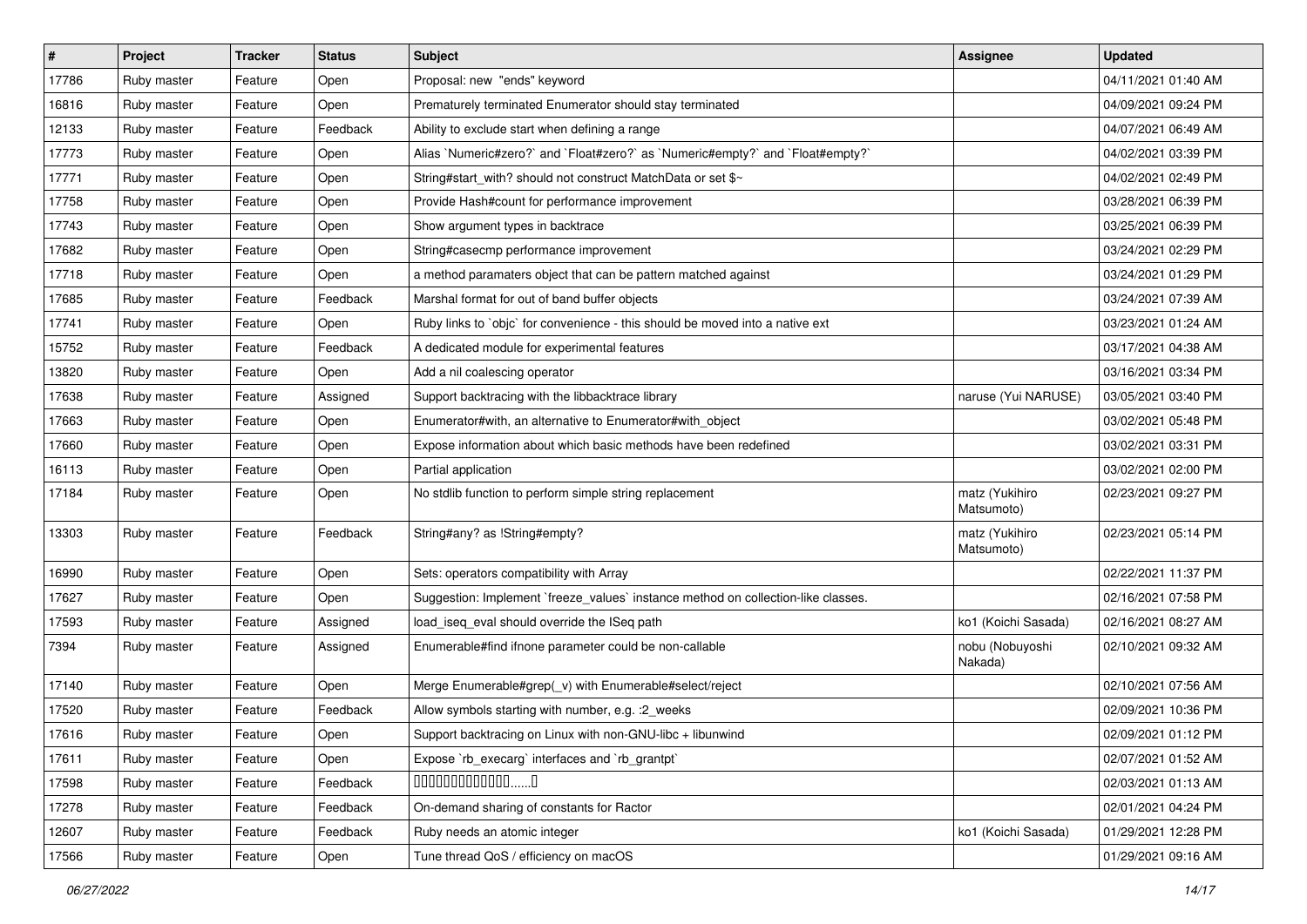| $\sharp$ | Project     | <b>Tracker</b> | <b>Status</b> | Subject                                                                                                                                                   | Assignee                     | <b>Updated</b>      |
|----------|-------------|----------------|---------------|-----------------------------------------------------------------------------------------------------------------------------------------------------------|------------------------------|---------------------|
| 11539    | Ruby master | Feature        | Open          | Support explicit declaration of volatile instance variables                                                                                               |                              | 01/26/2021 03:30 PM |
| 17579    | Ruby master | Feature        | Open          | [Proposal] A suggestion for newline-separated shorthand notation, for the creation of Arrays<br>containing strings that may contain '' (space) characters |                              | 01/25/2021 04:33 PM |
| 17330    | Ruby master | Feature        | Open          | Object#non                                                                                                                                                |                              | 01/25/2021 03:54 PM |
| 17576    | Ruby master | Feature        | Open          | Partial Functions (procs, lambdas)                                                                                                                        |                              | 01/24/2021 07:58 PM |
| 13750    | Ruby master | Feature        | Open          | Improve String#casecmp? and Symbol#casecmp? performance with ASCII string                                                                                 |                              | 01/24/2021 07:12 AM |
| 17562    | Ruby master | Feature        | Open          | Update - E option in --help                                                                                                                               |                              | 01/19/2021 05:38 PM |
| 14430    | Ruby master | Feature        | Open          | net/http: use Socket.tcp with connect_timeout, instead of TCPSocket.open wrapped in<br>Timeout.timeout                                                    |                              | 01/19/2021 10:01 AM |
| 17550    | Ruby master | Feature        | Open          | Why no function to get all subdirectories of a directory?                                                                                                 |                              | 01/18/2021 08:57 AM |
| 11882    | Ruby master | Feature        | Open          | Map or NamedMap                                                                                                                                           | matz (Yukihiro<br>Matsumoto) | 01/17/2021 01:31 PM |
| 17528    | Ruby master | Feature        | Open          | Make Addrinfo.getaddrinfo fall back to Timeout.timeout for :resolv_timeout                                                                                |                              | 01/13/2021 08:50 PM |
| 17496    | Ruby master | Feature        | Open          | Add constant Math::TAU                                                                                                                                    |                              | 01/13/2021 05:47 AM |
| 17097    | Ruby master | Feature        | Open          | `map_min`, `map_max`                                                                                                                                      |                              | 01/13/2021 01:24 AM |
| 17357    | Ruby master | Feature        | Open          | Queue#pop`should have a block form for closed queues                                                                                                      |                              | 01/12/2021 07:32 AM |
| 17291    | Ruby master | Feature        | Assigned      | Optimize __send__ call                                                                                                                                    | matz (Yukihiro<br>Matsumoto) | 01/12/2021 05:47 AM |
| 17474    | Ruby master | Feature        | Open          | Interpreting constants at compile time                                                                                                                    |                              | 01/07/2021 04:40 PM |
| 15225    | Ruby master | Feature        | Open          | OpenStruct: Recursively converting child Hash objects to OpenStruct objects.                                                                              |                              | 01/03/2021 02:30 AM |
| 17471    | Ruby master | Feature        | Open          | send_if method for improved conditional chaining                                                                                                          |                              | 12/29/2020 03:23 PM |
| 16291    | Ruby master | Feature        | Open          | Introduce support for resize in rb_ary_freeze and prefer internal use of rb_ary_freeze and<br>rb_str_freeze for String and Array types                    | nobu (Nobuyoshi<br>Nakada)   | 12/25/2020 02:43 AM |
| 17393    | Ruby master | Feature        | Open          | `Ractor::Moved#inspect`                                                                                                                                   | ko1 (Koichi Sasada)          | 12/21/2020 05:47 PM |
| 17414    | Ruby master | Feature        | Open          | Ractor should allow access to shareable attributes for Modules/Classes                                                                                    | ko1 (Koichi Sasada)          | 12/21/2020 03:56 PM |
| 17416    | Ruby master | Feature        | Open          | Improve performance Kernel#itself                                                                                                                         |                              | 12/21/2020 01:14 PM |
| 8948     | Ruby master | Feature        | Assigned      | Frozen regex                                                                                                                                              | matz (Yukihiro<br>Matsumoto) | 12/20/2020 07:15 PM |
| 17406    | Ruby master | Feature        | Open          | Add `NoMatchingPatternError#depth`                                                                                                                        |                              | 12/19/2020 03:18 PM |
| 17404    | Ruby master | Feature        | Open          | Ractor `move:` API to allow shareability check                                                                                                            | ko1 (Koichi Sasada)          | 12/18/2020 09:17 PM |
| 17099    | Ruby master | Feature        | Open          | Remove boolean argument and warning from Module#attr                                                                                                      |                              | 12/18/2020 04:15 AM |
| 17342    | Ruby master | Feature        | Feedback      | Hash#fetch set                                                                                                                                            |                              | 12/17/2020 05:28 AM |
| 17333    | Ruby master | Feature        | Open          | Enumerable#many?                                                                                                                                          |                              | 12/11/2020 03:38 AM |
| 6810     | Ruby master | Feature        | Assigned      | module A::B; end` is not equivalent to `module A; module B; end; end` with respect to constant<br>lookup (scope)                                          | matz (Yukihiro<br>Matsumoto) | 12/10/2020 09:22 AM |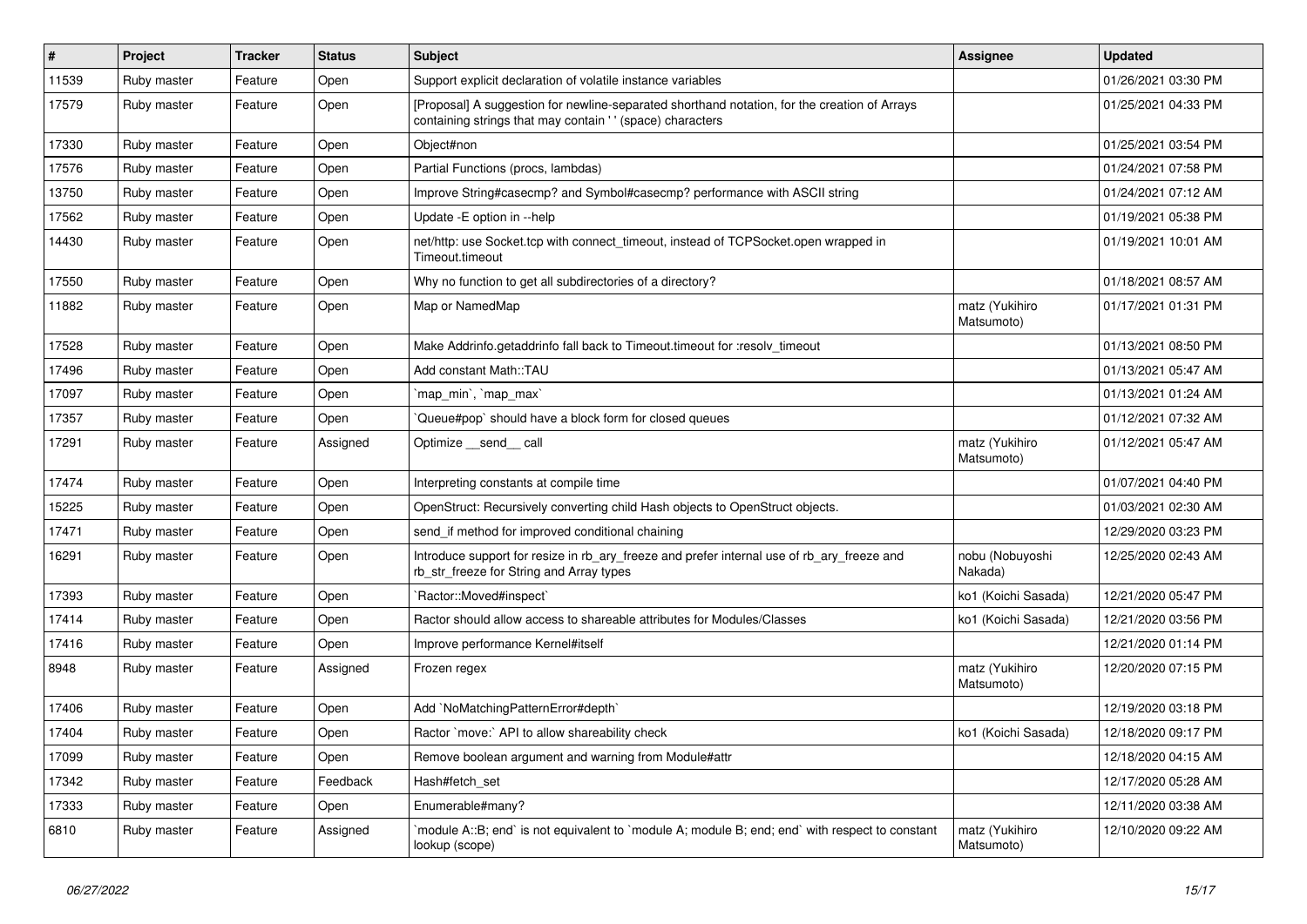| $\#$  | Project     | <b>Tracker</b> | <b>Status</b> | <b>Subject</b>                                                                                                                  | <b>Assignee</b>              | <b>Updated</b>      |
|-------|-------------|----------------|---------------|---------------------------------------------------------------------------------------------------------------------------------|------------------------------|---------------------|
| 10238 | Ruby master | Feature        | Open          | todo: remove dependency on malloc usable size                                                                                   | ko1 (Koichi Sasada)          | 12/10/2020 09:20 AM |
| 16937 | Ruby master | Feature        | Assigned      | Add DNS over HTTP to Resolv                                                                                                     | akr (Akira Tanaka)           | 12/10/2020 09:15 AM |
| 9713  | Ruby master | Feature        | Feedback      | FILE return unexpected encoding - breaks Dir.glob                                                                               | cruby-windows                | 12/10/2020 09:13 AM |
| 16461 | Ruby master | Feature        | Assigned      | Proc#using                                                                                                                      | matz (Yukihiro<br>Matsumoto) | 12/10/2020 09:10 AM |
| 17134 | Ruby master | Feature        | Open          | Add resolv timeout to TCPSocket                                                                                                 |                              | 12/10/2020 09:09 AM |
| 6869  | Ruby master | Feature        | Open          | Do not treat `_` parameter exceptionally                                                                                        | matz (Yukihiro<br>Matsumoto) | 12/10/2020 08:58 AM |
| 7511  | Ruby master | Feature        | Feedback      | short-circuiting logical implication operator                                                                                   | matz (Yukihiro<br>Matsumoto) | 12/10/2020 08:55 AM |
| 5522  | Ruby master | Feature        | Feedback      | Numeric#finite? <sup>D</sup> Numeric#infinite? <sup>D</sup> Numeric#nan? <sup>DDD</sup>                                         | mrkn (Kenta Murata)          | 12/10/2020 08:54 AM |
| 14492 | Ruby master | Feature        | Open          | iseq loading + caching should be in core                                                                                        | ko1 (Koichi Sasada)          | 12/10/2020 08:53 AM |
| 13847 | Ruby master | Feature        | Assigned      | Gem activated problem for default gems                                                                                          |                              | 12/10/2020 08:53 AM |
| 10489 | Ruby master | Feature        | Open          | Add inherit method for clearer and multiple inheritance                                                                         | matz (Yukihiro<br>Matsumoto) | 12/10/2020 08:53 AM |
| 10318 | Ruby master | Feature        | Open          | [PATCH 0/n] Let underscore be positionally matched arg to omit binding obvious variable.                                        |                              | 12/10/2020 08:53 AM |
| 9076  | Ruby master | Feature        | Feedback      | New one-argument block syntax: &.                                                                                               |                              | 12/10/2020 08:53 AM |
| 8807  | Ruby master | Feature        | Open          | <b>Custom literals</b>                                                                                                          |                              | 12/10/2020 08:53 AM |
| 8270  | Ruby master | Feature        | Open          | Ruby should build without thread support (aka minix)                                                                            | nobu (Nobuyoshi<br>Nakada)   | 12/10/2020 08:53 AM |
| 8229  | Ruby master | Feature        | Open          | extend Hash.include?                                                                                                            | matz (Yukihiro<br>Matsumoto) | 12/10/2020 08:53 AM |
| 7748  | Ruby master | Feature        | Open          | Contextual send                                                                                                                 | matz (Yukihiro<br>Matsumoto) | 12/10/2020 08:53 AM |
| 6841  | Ruby master | Feature        | Assigned      | Shorthand for Assigning Return Value of Method to Self                                                                          | matz (Yukihiro<br>Matsumoto) | 12/10/2020 08:53 AM |
| 6806  | Ruby master | Feature        | Feedback      | Support functional programming: forbid instance/class variables for ModuleName::method_name<br>allow for ModuleName.method name | matz (Yukihiro<br>Matsumoto) | 12/10/2020 08:53 AM |
| 6594  | Ruby master | Feature        | Assigned      | <b>Integrated Functor</b>                                                                                                       | matz (Yukihiro<br>Matsumoto) | 12/10/2020 08:53 AM |
| 6452  | Ruby master | Feature        | Assigned      | Allow extend to override class methods                                                                                          | matz (Yukihiro<br>Matsumoto) | 12/10/2020 08:53 AM |
| 5825  | Ruby master | Feature        | Assigned      | Sweet instance var assignment in the object initializer                                                                         | matz (Yukihiro<br>Matsumoto) | 12/10/2020 08:53 AM |
| 10042 | Ruby master | Feature        | Feedback      | Deprecate postfix rescue syntax for removal in 3.0                                                                              | matz (Yukihiro<br>Matsumoto) | 12/10/2020 08:53 AM |
| 8164  | Ruby master | Feature        | Assigned      | Public/Private                                                                                                                  | matz (Yukihiro<br>Matsumoto) | 12/10/2020 08:50 AM |